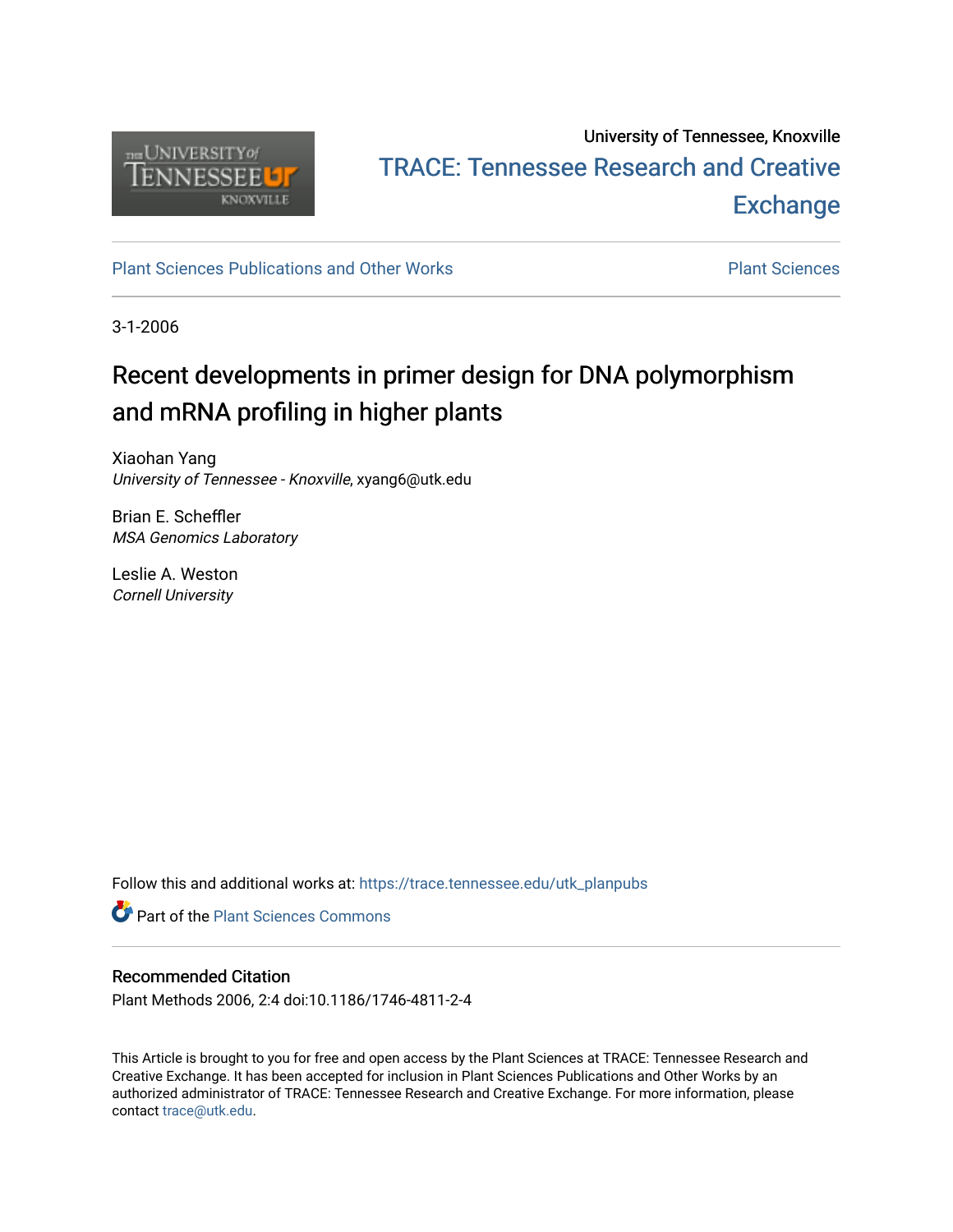# Review **[Open Access](http://www.biomedcentral.com/info/about/charter/)**

# **Recent developments in primer design for DNA polymorphism and mRNA profiling in higher plants**

Xiaohan Yang\*1,2, Brian E Scheffler3 and Leslie A Weston1

Address: 1Department of Horticulture, Cornell University, Ithaca, NY 14853, USA, 2Department of Plant Sciences, University of Tennessee, 2431 Joe Johnson Drive, Knoxville, TN 37996, USA and 3USDA-ARS-CGRU, MSA Genomics Laboratory, 141 Experiment Station Rd., Stoneville, MS 38776, USA

Email: Xiaohan Yang\* - xyang6@utk.edu; Brian E Scheffler - bscheffler@msa-stoneville.ars.usda.gov; Leslie A Weston - law20@cornell.edu \* Corresponding author

Published: 01 March 2006

*Plant Methods* 2006, **2**:4 doi:10.1186/1746-4811-2-4

[This article is available from: http://www.plantmethods.com/content/2/1/4](http://www.plantmethods.com/content/2/1/4)

© 2006 Yang et al; licensee BioMed Central Ltd.

This is an Open Access article distributed under the terms of the Creative Commons Attribution License [\(http://creativecommons.org/licenses/by/2.0\)](http://creativecommons.org/licenses/by/2.0), which permits unrestricted use, distribution, and reproduction in any medium, provided the original work is properly cited.

Received: 14 January 2006 Accepted: 01 March 2006

#### **Abstract**

Primer design is a critical step in the application of PCR-based technologies in gene expression and genetic diversity analysis. As more plant genomes have been sequenced in recent years, the emphasis of primer design strategy has shifted to genome-wide and high-throughput direction. This paper summarizes recent advances in primer design for profiling of DNA polymorphism and mRNA in higher plants, as well as new primer systems developed for animals that can be adapted for plants.

#### **Introduction**

mRNA profiling is very important for identifying new genes, determining gene function and elucidating genetic networks. Differential display [1,2], cDNA amplified fragment length polymorphism (cDNA-AFLP) [3-5], and microarray [6] technologies have been employed extensively for profiling of plant mRNAs. DNA polymorphism profiling is essential for gene mapping, marker-assisted selection of crop plants, and molecular diversity studies. PCR-based techniques such as AFLP and microsatellites or simple sequence repeats (SSRs) have also played important roles in plant DNA profiling. Primers are essential components of PCR-based systems as well as modern microarray systems which utilize appropriate probes that are obtained by PCR amplification. This paper summarizes recent advances in primer design for profiling of DNA polymorphism and mRNA in higher plants, as well as new primer systems developed for animals that can be adapted for plants.

#### *PCR primer design in general*

Understanding of primer properties is very important for primer design. The major aspects of primer properties include specificity, melting temperature  $(T_m)$ , and intraprimer or inter-primer homology. Primer specificity is mostly determined by the 3'-end sequences. It was reported that single internal mismatches had no significant effect on PCR product yield while the 3'-terminal mismatches, especially the A:A, A:G, G:A, and C:C mismatches, markedly reduced overall PCR product yield [7]. Khabar et al. [8] assessed the annealing specificity of primers in PCR reactions under different annealing temperatures (35 $\degree$ C, 40 $\degree$ C, and 45 $\degree$ C). They found that there were perfect matches between at least eight bases at the 3' end of the 5' primers and the target region, whereas mispriming occurred only toward the 5' end. Therefore it is critical to include 8–10 unique bases in the 3'-end of the primer. The site-specificity of the primer can be checked by performing a sequence homology search (e.g. blastn) through all known template sequences in the public genome database such as National Center for Biotechnology Information (NCBI) [9]. To ensure specific annealing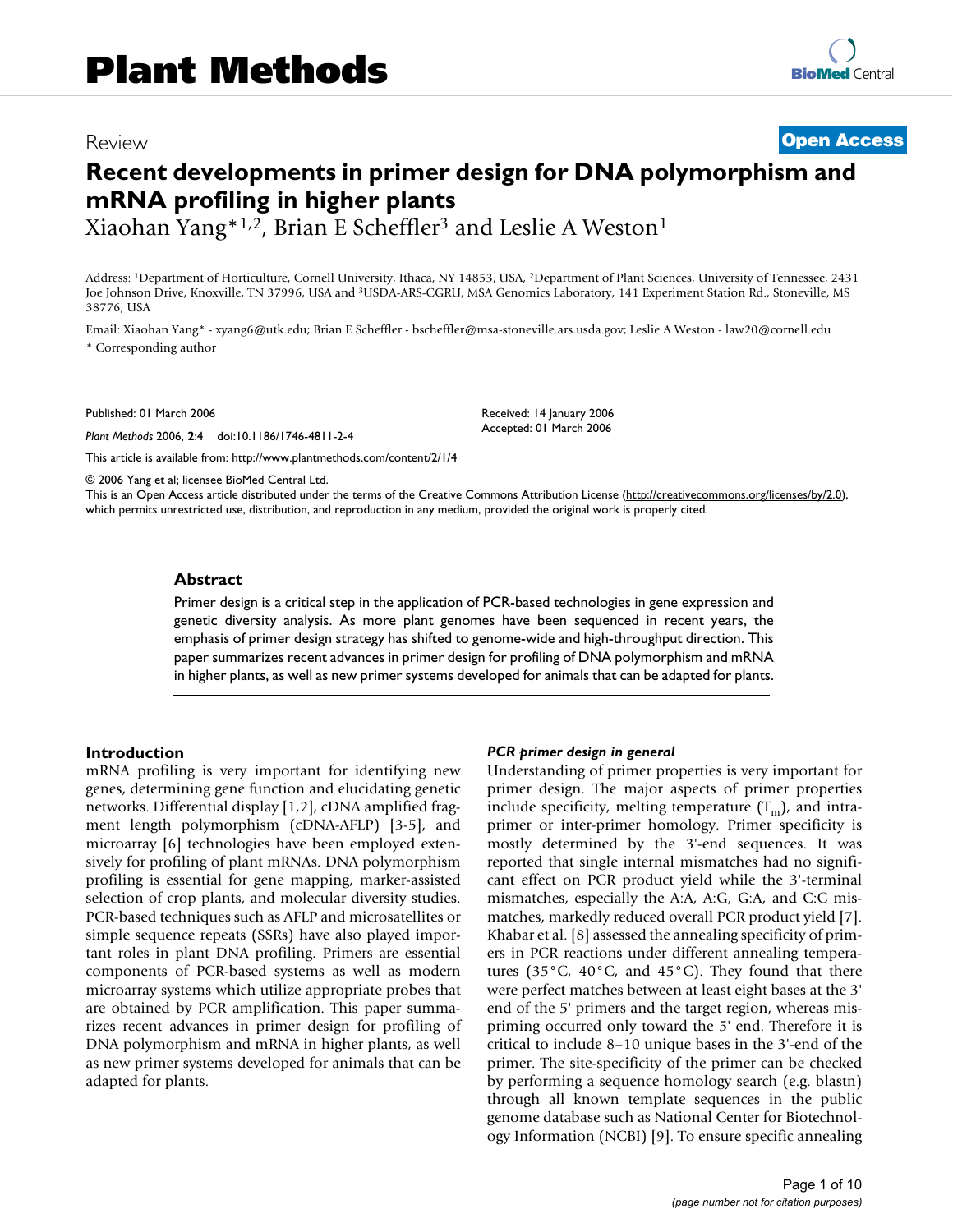|  |  |  | Table 1: Free programs for PCR primer design. |  |  |  |  |
|--|--|--|-----------------------------------------------|--|--|--|--|
|--|--|--|-----------------------------------------------|--|--|--|--|

| Name              | Web source                                                                                                   | Ref.   | Note* |
|-------------------|--------------------------------------------------------------------------------------------------------------|--------|-------|
|                   | <b>General primer design</b>                                                                                 |        |       |
| Primer3           | http://frodo.wi.mit.edu/cgi-bin/<br>primer3/primer3 www.cgi                                                  | [63]   | W     |
| GeneFisher        | http://bibiserv.techfak.uni-<br>bielefeld.de/genefisher/                                                     | [64]   | W     |
| Primo Pro 3.4     | http://www.changbioscience.com/<br>primo/primo.html                                                          | [65]   | W     |
| PRIMO             | http://bioweb.pasteur.fr/seqanal/<br>interfaces/primo.html                                                   | [66]   | W     |
| <b>FastPCR</b>    | http://www.biocenter.helsinki.fi/bi/<br>Programs/fastpcr.htm<br>Primer design based upon<br>multi-alignments | [67]   | S     |
| Primaclade        | http://dousta.umsl.edu/cgi-bin/<br>primaclade.cgi                                                            | $[68]$ | W     |
| <b>CODEHOP</b>    | http://blocks.fhcrc.org/blocks/<br>codehop.html                                                              | [69]   | W     |
| PriFi             | http://cgi-www.daimi.au.dk/cgi-<br>chili/PriFi/main<br>Primer design for single-                             | $[70]$ | W     |
|                   | nucleotide polymorphism<br>(SNPs)                                                                            |        |       |
| <b>IRA-PCR</b>    | http://cedar.genetics.soton.ac.uk/<br>public_html/primer2.html                                               | $[7]$  | W     |
| SNP_Primers       | http://www2.eur.nl/fgg/kgen/<br>primer/SNP Primers.html                                                      | $[72]$ | W     |
| Primo SNP 3.4     | http://www.changbioscience.com/<br>primo/primosnp.html<br>Primer design for Simple                           | [65]   | W     |
| <b>SSR Finder</b> | <b>Sequence Repeat (SSR)</b><br>http://bioinfo.agri.gov.il/cgi-bin/<br><b>GE_SSR_Finder.pl</b>               | $[73]$ | W     |
| ProbeWiz          | <b>Primer design for Microarrays</b><br>http://www.cbs.dtu.dk/services/<br>DNAarray/probewiz.php             | $[74]$ | W     |
| <b>ROSO</b>       | http://pbil.univ-lyon I.fr/roso/<br>Home.php                                                                 | $[75]$ | W     |
| OligoWiz 2        | http://www.cbs.dtu.dk/services/<br>OligoWiz2/                                                                | $[76]$ | S     |
| Picky             | http://www.complex.iastate.edu/<br>download/Picky/                                                           | $[77]$ | S     |
|                   | Oligonucleotide properties<br>calculation                                                                    |        |       |
| Oligo Analyzer    | http://www.idtdna.com/analyzer/<br>Applications/OligoAnalyzer/                                               | $[78]$ | W     |
| Poland server     | http://www.biophys.uni-<br>duesseldorf.de/local/POLAND/<br>poland.html                                       | $[79]$ | W     |
| <b>NetPrimer</b>  | http://www.premierbiosoft.com/<br>netprimer/                                                                 | [80]   | W     |
| dnaMATE           | http://dna.bio.puc.cl/cardex/<br>servers/dnaMATE/index.html                                                  | [8]    | S/W   |

\*Note: W = Web-based; S = Standalone.

of primer to the DNA template, it is also important to avoid 4 or more G's or C's in a row in the 3'-end.  $T_m$  is determined by primer length, GC-content and nucleotide composition. Ideally the primer will have a  $T_m$  in the range of 50 – 65°C, random nucleotide composition, a 40–60% GC-content, and be 18 – 30 bases long. The intra-primer or inter-primer homology should be kept as low as possible to avoid formation of hairpin structures (>3 bp complementarity within primer) or primer dimers (>3 bp complementarity between primers) which will interfere with annealing of primer to the DNA template [10]. Up to date a lot of programs have been developed for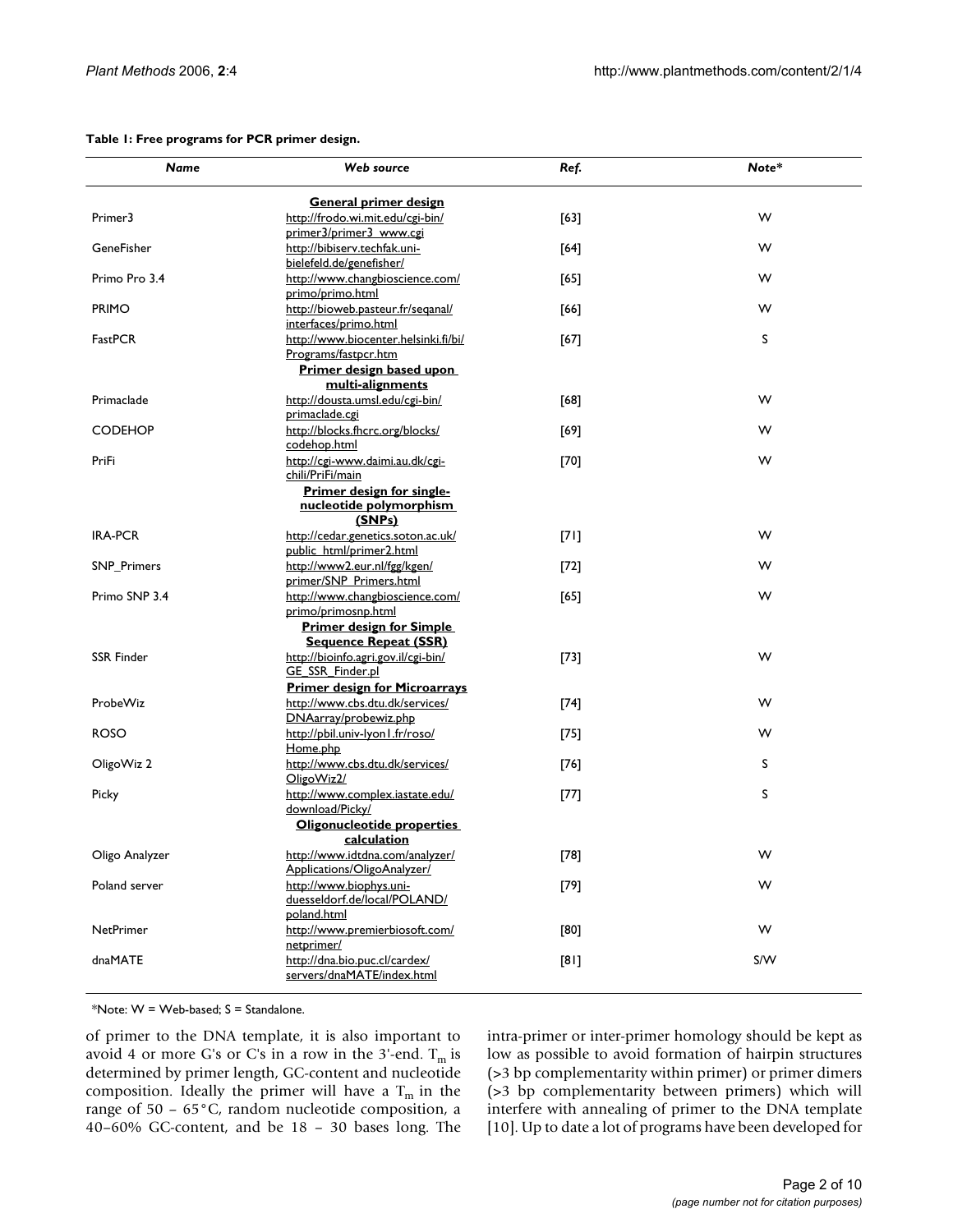#### **Table 2: Primer design for differential display.**

#### *Traditional differential display system*[16]

#### **Forward**

5'-AAGCTTXXXXXXX-3' The XXXXXXX was designed to target the mRNA sequences with a good coverage of mRNA species in the sample. **Reverse** 5'-AAGCTTTTTTTTTTTTTA-3' 5'-AAGCTTTTTTTTTTTTTA-3' 5'-AAGCTTTTTTTTTTTTTG-3' *Annealing control primer system*[14]

#### **Forward**

5'-GTCTACCAGGCATTCGCTTCATIIIIIXXXXXXXXXX-3' The XXXXXXXXXX was designed to target the mRNA sequences with a good coverage of mRNA species in the sample. **Reverse** 5'-CTGTGAATGCTGCGACTACGATIIIIITTTTTTTTTTTTTTT-3' *Multiplex differential display system* [15] **Forward**  $5'$ -CTTNNXXXXXXXX-3' (N = A, C, G, or T) The XXXXXXXX was designed to target the mRNA sequences with a good coverage of mRNA species in the sample. **Reverse** 5'-AAGCTTTTTTTTTTTTTC-3'

5'-AAGCTTTTTTTTTTTTTG-3' 5'-AAGCTTTTTTTTTTTTTA-3'

primer design. Here we introduce some web-based and stand-alone programs which are free for public use (Table 1).

# *Primer design for mRNA profiling*

#### *Primers for differential display*

In traditional differential display (DD), cDNAs are amplified with 3' one-base anchored oligo-dT primers and short 5' arbitrary primers designed to be maximally different in their 7-base 3' sequence while the six 5' bases are fixed (Table 2). Targeted 5' primers can be designed to match a given mRNA at a position that allows detection of the reverse transcriptase PCR (RT-PCR) product on a DD gel. Combining a targeted 5' primer with the three 3' one-base anchored oligo-dT primers (in different reactions) should result in display of a fragment of the expected size in one of the combinations [11]. However, Jorgensen et al. [11] reported that successful display of a targeted mRNA was only achieved in 50 – 60% of the trials, suggesting that display of a band was mainly dependent on the ability of that cDNA to compete in the competitive PCR reaction that is the basis for DD. Recently, it was shown that DD failed to display the *gadd45* mRNA in hamster despite the use of two *gadd45*-specific primers and the high level of *gadd45* transcript in the RNA sample [12]. Thus it seems difficult to predict whether or not a given primer will detect a specific transcript, even if abundant, in an uncharacterized cDNA population [6].

Hwang et al. [13] developed an annealing control primer (ACP) system that is comprised of a tripartite structure with a polydeoxyinosine [poly(dI)] linker between the 3'

end target core sequence and the 5' end non-target universal sequence. This ACP linker prevents annealing of the 5' end non-target sequence to the template and facilitates primer hybridization at the 3' end to the target sequence at specific temperatures, resulting in a dramatic improvement of annealing specificity. This system was recently adapted for the identification of differentially expressed genes involved in mouse development [14]. The primer design of ACP is shown in Table 2. This system could be easily adapted for mRNA profiling in plants by substituting the 3' end animal-targeting sequences for those targeting plant mRNAs. To evaluate our ability to improve annealing specificity, our laboratory also designed a multiplex DD system, in which the 5' primers were designed as 5'-CITNN-eight mRNA specific bases  $-3'$  (N = A, C, G, or T) (Table 2). The rationale for this primer structure is that in a PCR reaction one 3' primer is used with a mixture of sixteen 5' primers that share the eight 3' bases but differ in the "N" wobble sites. Under high stringency PCR conditions, each of the sixteen 5' primers binds preferentially to a group of mRNA species that perfectly match the eight 3' bases of the 5' primers, reducing competition for amplification among cDNAs, and consequently increasing the chance of detecting a specific transcript by a given 5' primer [15]. Both the primers in ACP and the primers designed by ourselves are longer than those in the original DD [16]. Generally, the annealing temperature increases with the length of the primer. With the original DD annealing temperature,  $40-50\degree C$  [17], the size changes of these modified primers may result in the improvement of PCR efficiency so that DD could produce more strong bands in the DD gels.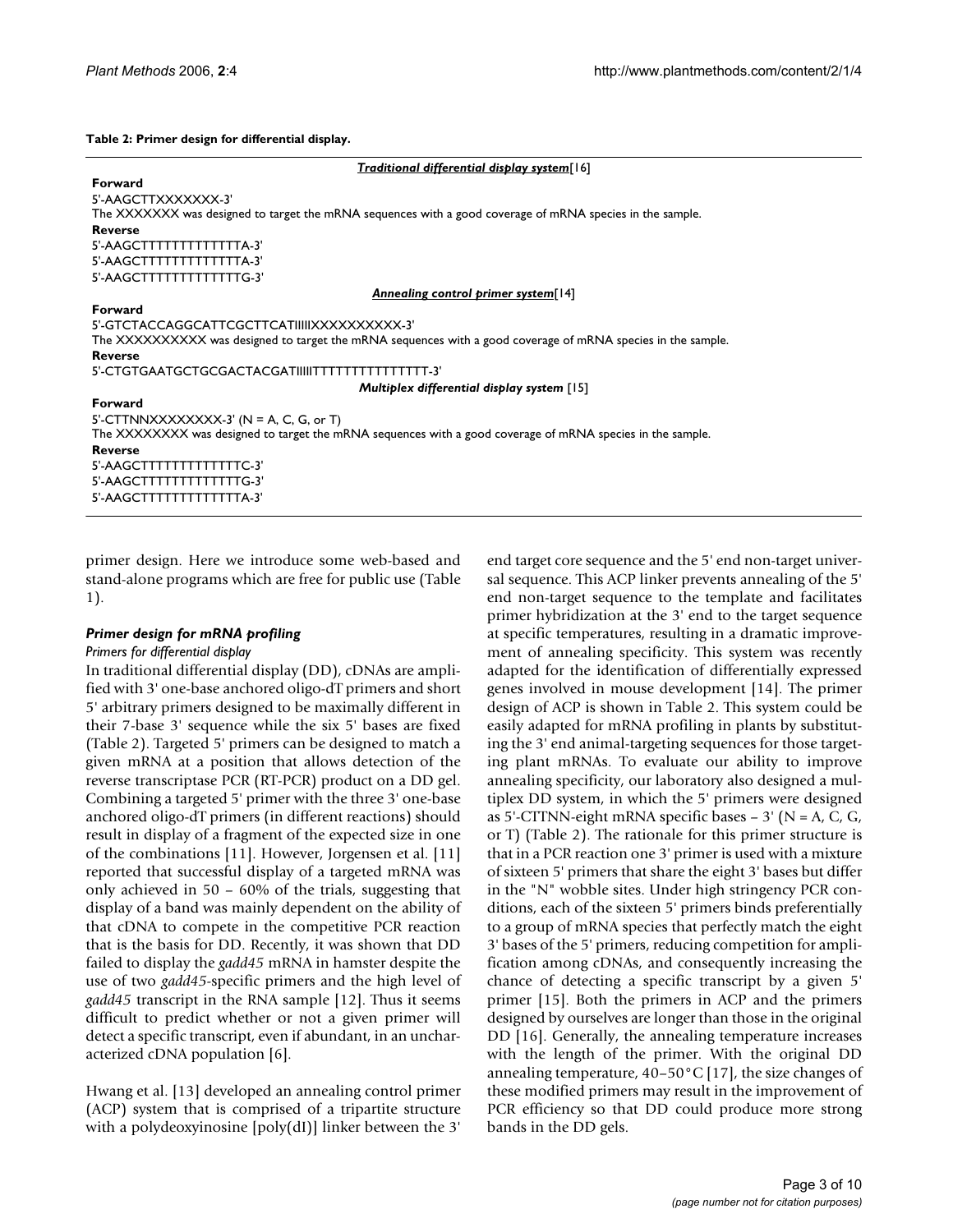| ID              | <b>Sequence</b> | ID | <b>Sequence</b> | ID  | Sequence        | ID  | Sequence        |
|-----------------|-----------------|----|-----------------|-----|-----------------|-----|-----------------|
| L               | <b>TACTCCCT</b> | 37 | CAAAGGAC        | 73  | <b>TCTTGGGT</b> | 109 | <b>CCAAGAGT</b> |
| 2               | <b>ATCTCCGA</b> | 38 | <b>GATAGGAG</b> | 74  | <b>ACATGGAC</b> | 110 | <b>GCTAGAAC</b> |
| 3               | <b>TCTTCCGA</b> | 39 | CAAAGGAG        | 75  | <b>CAATGGAG</b> | 111 | <b>ACCAGAAC</b> |
| 4               | <b>TCATCCGA</b> | 40 | <b>TCTAGGAG</b> | 76  | <b>CTTTGGTC</b> | 112 | <b>AGCAGAAC</b> |
| 5               | <b>AGATCCGA</b> | 41 | <b>AAGAGGTC</b> | 77  | <b>AGTTGGTC</b> | 113 | <b>GAGAGAAG</b> |
| 6               | <b>GATTCCGT</b> | 42 | <b>CAAAGGTC</b> | 78  | <b>AAGTGGTG</b> | 114 | CAGAGAAG        |
| 7               | <b>ATGTCCGT</b> | 43 | <b>AGAAGGTC</b> | 79  | <b>GAATGGTG</b> | 115 | <b>GGAAGAAG</b> |
| 8               | <b>AACTCCGT</b> | 44 | AAGAGGTG        | 80  | <b>AACTGGTG</b> | 116 | <b>GTGAGATC</b> |
| 9               | <b>GAATCCAC</b> | 45 | <b>ACAAGGTG</b> | 81  | <b>AGTTGGTG</b> | 117 | <b>CTCAGATC</b> |
| 10              | <b>TTCTCCAC</b> | 46 | <b>AAGAGCCA</b> | 82  | <b>AAGCACCA</b> | 118 | <b>ACCAGATC</b> |
| $\mathbf{H}$    | <b>ATCTCCAC</b> | 47 | <b>CAAAGCCA</b> | 83  | <b>TTCCACCA</b> | 119 | <b>GCAAGATG</b> |
| 12              | <b>GTTTCCAG</b> | 48 | <b>ATCAGCCA</b> | 84  | <b>CATCACCA</b> | 120 | <b>GTCCATCA</b> |
| 13              | <b>ATCTCCAG</b> | 49 | <b>AGTAGCCA</b> | 85  | <b>AACCACCT</b> | 121 | <b>GAGCATCT</b> |
| $\overline{14}$ | <b>AAGTCCTC</b> | 50 | <b>TTCAGCCT</b> | 86  | <b>CTTCACCT</b> | 122 | <b>GCTCATCT</b> |
| 15              | <b>GATTCCTC</b> | 51 | <b>CTTAGCCT</b> | 87  | <b>TCTCACCT</b> | 123 | <b>GCTCATGT</b> |
| 16              | <b>ATGTCCTC</b> | 52 | <b>ACAAGCCT</b> | 88  | <b>CAACACGA</b> | 124 | <b>AGCCATGT</b> |
| 17              | <b>GTTTCCTC</b> | 53 | AAGAGCGA        | 89  | <b>CTTCACGA</b> | 125 | <b>GACCATAC</b> |
| 18              | <b>AACTCCTC</b> | 54 | <b>TACAGCGA</b> | 90  | <b>ACACACGA</b> | 126 | <b>CTCCATAC</b> |
| 19              | <b>AGATCCTC</b> | 55 | <b>TTCAGCAC</b> | 91  | <b>CTTCACGT</b> | 127 | <b>CACCATTC</b> |
| 20              | <b>TTCTCCTG</b> | 56 | <b>ATCAGCAG</b> | 92  | <b>GAACACAC</b> | 128 | <b>GCTCATTG</b> |
| 21              | <b>AACTCCTG</b> | 57 | <b>TACAGCAG</b> | 93  | <b>GTTCACAG</b> | 129 | <b>CTCCATTG</b> |
| 22              | <b>ATCAGGCA</b> | 58 | <b>AGAAGCAG</b> | 94  | <b>CTTCACTC</b> | 130 | <b>GAGAGTCA</b> |
| 23              | AAGAGGCT        | 59 | <b>AAGAGCTC</b> | 95  | <b>CTTCACTG</b> | 131 | <b>CCAAGTCT</b> |
| 24              | <b>ATGAGGCT</b> | 60 | <b>ATGAGCTC</b> | 96  | <b>CCTACACT</b> | 132 | <b>GTCAGTCT</b> |
| 25              | CAAAGGCT        | 61 | <b>ATCAGCTC</b> | 97  | <b>CCAACAGA</b> | 133 | <b>GAGAGTGT</b> |
| 26              | <b>TTGAGGCT</b> | 62 | <b>TTGAGCTC</b> | 98  | <b>TGGACAGT</b> | 134 | <b>GTGAGTGT</b> |
| 27              | <b>TCTAGGCT</b> | 63 | <b>ACAAGCTC</b> | 99  | <b>CTCACAAC</b> | 135 | <b>CTCAGTAC</b> |
| 28              | <b>TCAAGGCT</b> | 64 | <b>TCAAGCTG</b> | 100 | <b>GTCACAAC</b> | 136 | <b>GGTAGTTC</b> |
| 29              | <b>AGAAGGCT</b> | 65 | <b>CATAGCTG</b> | 101 | <b>GGAACATC</b> | 137 | <b>CTGAGTTC</b> |
| 30              | <b>ATGAGGGA</b> | 66 | <b>CTTTGGCA</b> | 102 | <b>CACACATC</b> | 138 | <b>GTCAGTTC</b> |
| 31              | <b>TCAAGGGA</b> | 67 | <b>AGATGGCA</b> | 103 | <b>GTGACATG</b> | 139 | <b>GCTAGTTG</b> |
| 32              | AAGAGGGT        | 68 | <b>GAATGGCT</b> | 104 | <b>CCAAGACA</b> | 140 | <b>CTCAGTTG</b> |
| 33              | <b>ATGAGGGT</b> | 69 | <b>TCATGGCT</b> | 105 | <b>ACCAGACT</b> | 4   | <b>TCCAGTTG</b> |
| 34              | <b>TTCAGGGT</b> | 70 | <b>AGATGGCT</b> | 106 | <b>GGAAGAGA</b> | 142 | <b>AGCAGTTG</b> |
| 35              | <b>TCTAGGGT</b> | 71 | <b>AGTTGGCT</b> | 107 | <b>GGTAGAGA</b> |     |                 |
| 36              | <b>GATAGGAC</b> | 72 | <b>CAATGGGT</b> | 108 | CAGAGAGT        |     |                 |

**Table 3: The 3' eight mRNA specific bases for the 5' primer set for Multiplex DD [15].**

It was estimated that DD can detect approximately 96% of expressed genes in a cell utilizing the three different oligodT primers in combination with 80 arbitrary primers [16]. This estimation was based on the hypothesis that genes have random nucleotide distributions. However, experimental approaches, as well as computer analysis of genomic sequences, have revealed that there is large variation in base composition between regions in the same genome or between different genomes [18]. The nucleotide distribution within genes is not random [19]. Therefore, random design is not the best approach for creating DD primers. It would be more logical to use a bioinformatical approach for custom design of DD primers based on mRNA sequence information. We designed a set of eight-base sequences targeting plant mRNAs [15]. Specifically, an initial pool of 1,292 eight-base sequences was established based on the analysis of codon usage in eight plant species that included four dicots (*Arabidopsis thal-* *iana*, *Lycopersicon esculentum*, *Medicago sativa*, *Nicotiana tabacum*) and four monocots (*Oryza sativa*, *Sorghum bic*olor, *Triticum aestivum*, *Zea mays*). The initial pool of 5' primers was screened against the database At (11,583 *A. thaliana* mRNA sequences) for perfect matches between primers and mRNA sequences in the region of 400 – 1,500 nt from the 3' end. The mRNAs were divided into two groups, with each mRNA having one, and more than one primer matches, respectively. The sequences matching the mRNAs that had one primer match each were selected into the primer set for mRNA profiling, which contained 142 primers (Table 3). The selected primer set was tested on databases At800 (9,370 *A. thaliana* mRNA sequences derived from database At by removing sequences with a length of ≤800 nt), Odi800 (650 mRNA sequences of >800 nt from the three dicots: *L. esculentum*, *M. sativa*, *N. tabacum*), and Mon800 (1,081 mRNA sequences of >800 nt from the four monocots: *O. sativa*,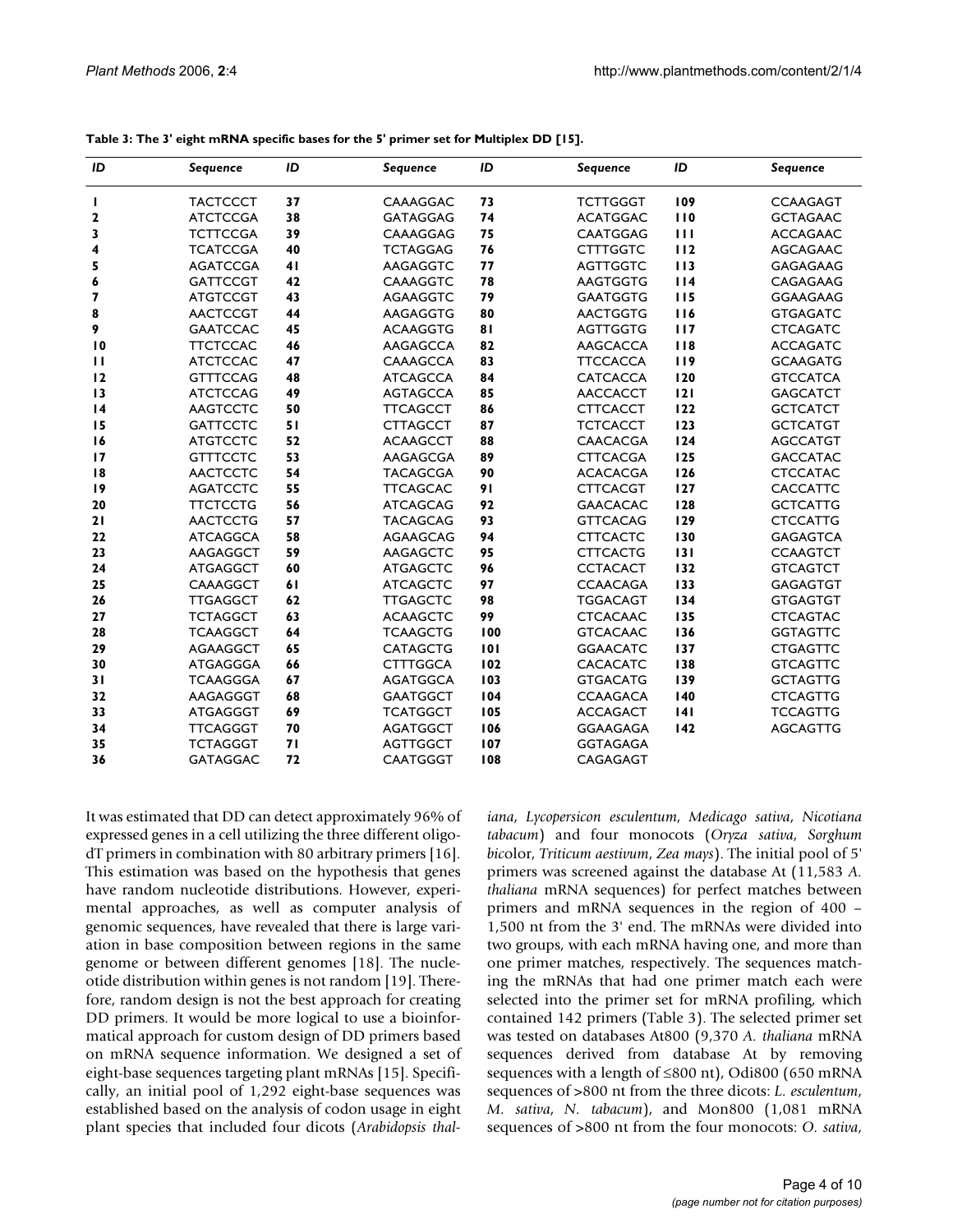

#### Figure 1

**Diagrammatic presentation of the tetra-primer ARMS-PCR method for SNP identification (Redrawn from [58])**. Two allele-specific amplicons are generated using two pairs of primers, one pair (P1 and P4) producing an amplicon representing the G allele and the other pair (P2 and P3) producing an amplicon representing the A allele. By positioning the two outer primers (P1 and P2) at different distances from the polymorphic nucleotide, the two allelespecific amplicons differ in length, allowing them to be discriminated by gel electrophoresis.

*S. bic*olor, *T. aestivum*, *Z. mays*) by a search for perfect matches between primers and mRNA sequences in the region of 400 – 1,500 nt from the 3' end. The primer set matched ~91% of mRNAs in each of the three databases. Since these databases contain mRNA sequences of diverse plant species including both monocots and dicots, it is also likely that this primer set would generate good coverage of mRNAs in a variety of other plant species as well. There was no major difference in the number of primer matches per mRNA among the three databases tested, with an average of about three primer matches per mRNA. This sampling redundancy is close to an estimation given by calculations using equation  $P(0) = e^{\mu}$ , where  $\mu$  represents the sampling redundancy and P(0) represents the probability of missing an mRNA by primers [20]. According to this equation, each mRNA species needs to be matched (or sampled)  $2.4$  [= -LN(1-0.91)] times on average by the oligos to achieve at least 91% coverage of an mRNA database. Also, there was no significant difference observed in the mRNA-matching frequency per primer among the three databases evaluated. On average each primer matched ~2% of mRNAs in each of the databases.

# *Primers for cDNA-AFLP*

In cDNA-AFLP, cDNA samples are digested with two different restriction enzymes, adapters are attached to the specific ends of the resulting fragments, and the fragments are amplified using primers homologous to the adaptors with an extension of additional selective nucleotides. Thus, for each selective primer pair only the fragments whose ends match the primer extensions get amplified and these fragments form a pool. Finally, the fragments in each pool are separated by electrophoresis [21]. The primer design for cDNA-AFLP depends on the choice of restriction enzymes and 3'selective sequences. Unfortunately, one pair of enzymes does not in practice produce a fragment for every cDNA molecule that could be amplified and detected by electrophoresis. The fragments generated from a particular cDNA can be too long or too short to be revealed by electrophoresis. One pair of restriction enzymes generally covers up to two-thirds of the transcripts in a species [4,21,22]. In cDNA-AFLP performed with plant samples, two selective bases on the 3' end of each primer are required to give a scorable banding pattern, giving a total of 256 (16  $\times$  16) possible primer combinations [22].

Recently, Wang and Bughrara [5] found that for *Festuca* species, restriction enzyme *Nsp*I coupled with *Taq*I generated a much higher number of transcript-derived fragments than the commonly used enzyme pair of *Eco*RI and *Taq*I. The enzyme *Nsp*I has two degenerate bases in its recognition sequence  $(RCATGY)$ . This enzyme can cut the cDNA more frequently than *Eco*RI, and generate more bands in the cDNA-AFLP gels. An additional advantage of using enzyme pair of *Nsp*I and *Taq*I is that the possible selective primer combinations were 128 ( $8 \times 16$ ), only half of those for *Eco*RI/*Taq*I (16 × 16). To achieve a 90% coverage of mRNAs in a species, it is necessary to increase the number of enzyme combinations up to 4 [21]. In a cDNA-AFLP system with 4 enzyme combinations and two selective bases on the 3' end of each primer, there are 1,024 (4 × 256) possible primer combinations. PCR analysis of all the 1,024 possible primer combinations would be time-consuming and costly. In addition, a portion of the mRNA species could be sampled by two or more enzyme combinations, resulting in a somewhat wasteful usage of resources. Fortunately, several computer programs have recently been developed to perform *in silico* simulation of cDNA-AFLP using available sequencing data [21,23,24]. With the assumption that the real target genome has roughly the same characteristics as the sequence data available [21], it is possible to find appro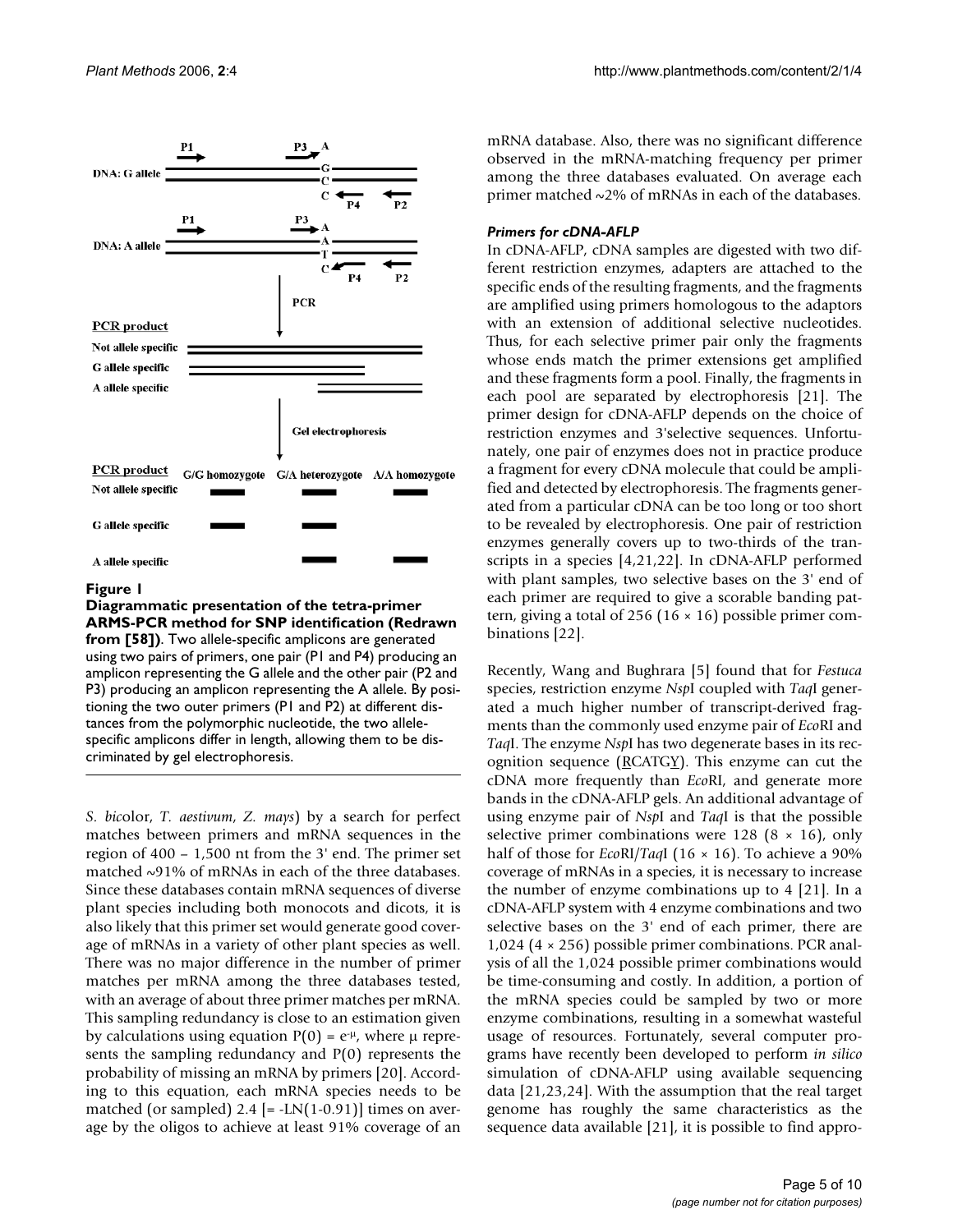**Table 4: Oligonucleotide sequences of 12 URP primers (Adapted from [62]).**

| <b>Primers</b>     | Sequences (5'-3')           |  |  |  |  |
|--------------------|-----------------------------|--|--|--|--|
| URPIF              | ATCCAAGGTCCGAGACAACC        |  |  |  |  |
| URP2F              | GTGTGCGATCAGTTGCTGGG        |  |  |  |  |
| URP2R              | CCCAGCAACTGATCGCACAC        |  |  |  |  |
| URP4R              | AGGACTCGATAACAGGCTCC        |  |  |  |  |
| <b>URP6R</b>       | GGCAAGCTGGTGGGAGGTAC        |  |  |  |  |
| URP9F              | ATGTGTGCGATCAGTTGCTG        |  |  |  |  |
| URP13R             | TACATCGCAAGTGACACAGG        |  |  |  |  |
| URP17R             | AATGTGGGCAAGCTGGTGGT        |  |  |  |  |
| URP <sub>25F</sub> | GATGTGTTCTTGGAGCCTGT        |  |  |  |  |
| URP30F             | GGACAAGAAGAGGATGTGGA        |  |  |  |  |
| URP32F             | <b>TACACGTCTCGATCTACAGG</b> |  |  |  |  |
| URP38F             | AAGAGGCATTCTACCACCAC        |  |  |  |  |

priate enzyme combinations to increase mRNA coverage while decreasing selective primer combinations by reducing redundant coverage of the same mRNA species. This could be achieved by simulating cDNA-AFLP *in silico* for the available genome sequencing data in *A. thaliana* [25], *O. sativa* [26-28] and *Populus trichocarpa* [29] as well as plant EST data in the public domains.

# *Primers for microarray probes*

DNA microarrays provide powerful tools for global mRNA profiling. Despite widespread use, recent studies have demonstrated discordance among data produced by different microarray platforms and approaches [30-33]. For example, Tan et al. [32] reported that from a set of 185 common genes in PANC-1 cells, only four behaved consistently on three major commercial microarray platforms from Affymetrix, Agilent and Amersham. One major reason for this is due to the fact that probes have not generally been designed in the past for specificity with genesplice variants. It is encouraging that companies are now beginning to make arrays specific to different splice variants [31,34,35]. The discordance among different microarray platforms can also be caused by cross-hybridization of highly similar sequences [34]. Possible choices of probe types include spotted cDNA sequences or PCR products, several hundred to thousand base pairs in length, short (25–30 mer) oligonucleotides or longer (60–70 mer) oligonucleotide reporters [36]. Based on theoretical considerations that were confirmed experimentally, it appears that 150-mer is the optimal probe length for expression measurement [37], and thus PCR primers can be designed to amplify the 150-mer gene-specific probes.

Cross-species comparisons of gene expression are important for identifying functionally related genes, because if a set of genes displays similar expression patterns in several species, the probability that the genes are functionally related, rather than co-expressed by chance, increases. Microarray experiments using probes covering a whole transcriptome are expensive to initiate, and a major part of the cost arises from the synthesis of gene-specific PCR primers or hybridization probes [38]. Andersson et al. [38] developed a method to reduce the number of primers required to amplify the genes of two different genomes. In this method, regions of high sequence similarity were identified, and from these regions PCR primers shared between the genomes were selected, such that either one or, preferentially, both primers in a given PCR were used for amplification from both genomes. This method could be used to design PCR primers for amplification of microarray probes shared by *A. thaliana* and *P. trichocarpa*, or *A. thaliana* and *O. sativa*, or *P. trichocarpa* and *O. sativa*.

# *Primer design for DNA profiling*

*Primers for sequence-related amplified polymorphism (SRAP)* Recently, a series of SRAP primers were designed by Li and Quiros [39] for the amplification of open reading frames (ORFs). This system is based on two-primer amplification. The 17 or 18-mer primers consist of the following elements: core sequences, which are 13 – 14 bases long, where the first 10 or 11 bases starting at the 5' end are sequences of no specific constitution ("filler" sequences) followed by the sequence CCGG in the forward primer and AATT in the reverse primer. The core is followed by three selective nucleotides at the 3' end. The filler sequences of the forward and reverse primers must be different from each other and can be 10 or 11 bases long. The SRAP system has been successfully utilized to profile DNA polymorphism in turf grass species [40], tomato (*Lycopersicon esculentum* L. Mill.) [41], and squash (*Cucurbita moschata*) [42].

# *Primers for sequence-specific amplification polymorphism (SSAP)*

SSAP is a multiplex amplified fragment length polymorphism (AFLP)-like technique that displays individual retrotransposon insertions as bands on a sequencing gel. Retrotransposons are mobile genetic elements that accomplish transposition via an RNA intermediate that is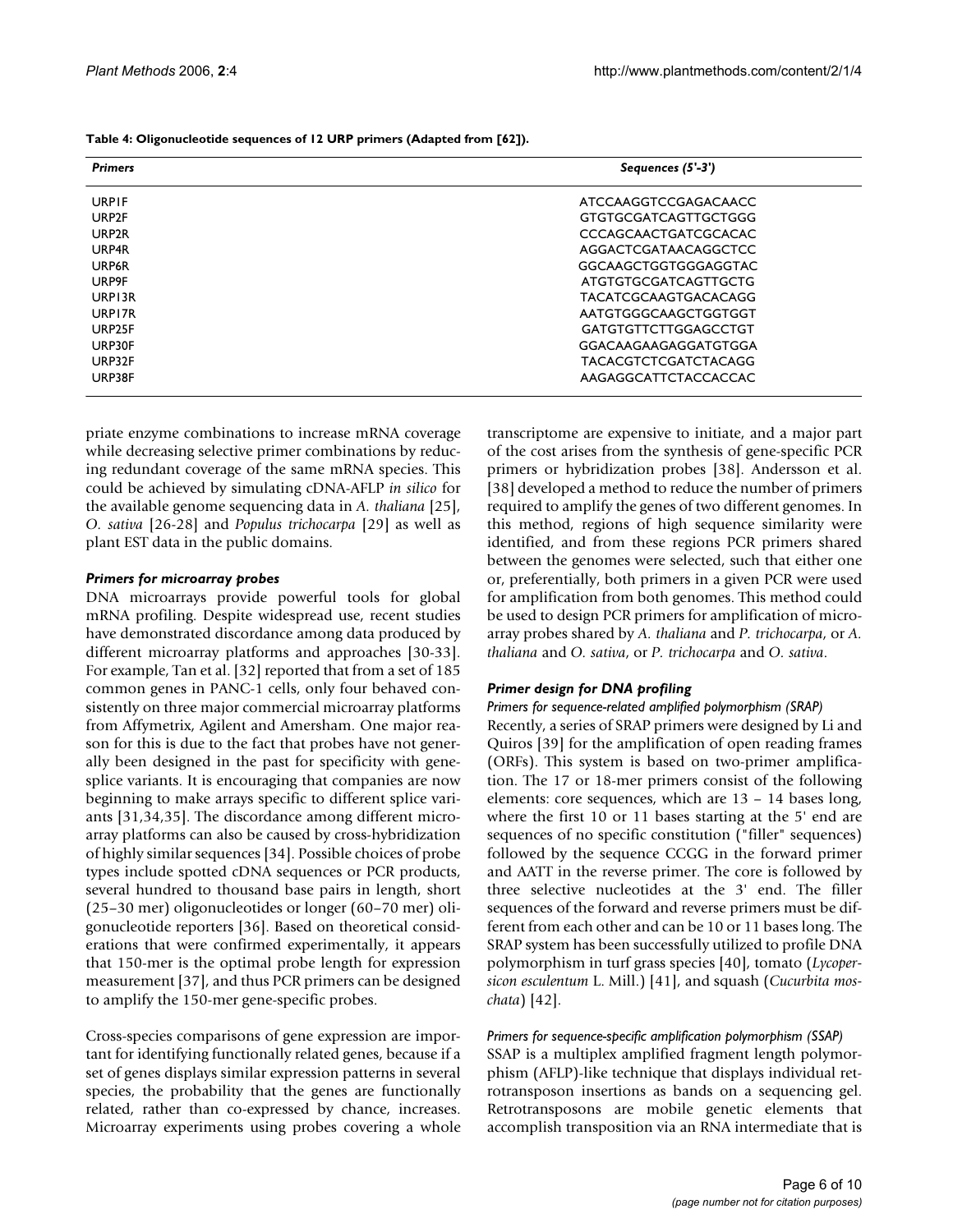reverse transcribed before integration into a new location within the host genome. They are ubiquitous in eukaryotic organisms and constitute a major portion of the nuclear genome (often more than half of the total DNA) in plants [43]. It has been successfully used for profiling of DNA polymorphism in many crops such as barley (*Hordeum vulgare*) [44], *M. sativa* [45], and sweetpotato (*Ipomoea batatas* (L.) Lam.) [46]. To adapt conventional SSAP method to high-throughput situations, Tang et al. [47] developed and optimized a fluorescent multiplex PCR system for simultaneous selective amplification of Ty1 copia retrotransposon-based SSAPs, followed by capillary electrophoresis.

# *Primers for simple sequence repeat (SSR)*

Recently, Robinson et al. [48] developed a computer program to identify and design PCR primers for amplification of SSR loci based on available DNA sequence information. SSR primers have been designed using publicly available expressed sequence tags (ESTs) in barley [49,50], almond (*Prunus communis* Fritsch.) [51], peach (*P. persica* (L.) Batsch.) [51], *T. aestivum* [52], and *O. sativa* [52]. These SSRs are useful as molecular markers because their development is inexpensive, they represent transcribed genes and their putative function can often be deduced by a homology search [53]. SSRs have been the backbone to creating molecular maps for a number of years.

Chung and Staub [54] developed a set of consensus chloroplast primer pairs for simple sequence repeats (ccSSRs) from *N. tabacum* chloroplast sequences. All primer pairs produced amplicons after PCR employing chloroplast DNA from members of the *Cucurbitaceae* (six species) and *Solanaceae* (four species). Sixteen, 22 and 19 of the initial 23 primer pairs were successively amplified by PCR using template DNA from species of the *Apiaceae* (two species), *Brassicaceae* (one species) and *Fabaceae* (two species), respectively. Twenty of the 23 primer pairs were also functional in three monocot species of the *Liliaceae* (onion and garlic), and the *Poaceae* (oat). ccSSR primers were strategically "recombined" and were referred to correctly as recombined consensus chloroplast primers (RCCP) for PCR analysis of cucumber DNA.

# *Target-specific PCR primers*

Gawel et al. [55] developed a semi-specific PCR system in which primers were designed to target the semi-conservative sequences of the intron-exon junction. The most informative primers were selected from among the exon targeting (ET) and intron targeting (IT) primers, 12 to 18 bases in length. Also, Holland et al. [56] developed PCR primer pairs that target exons, introns, promoter regions in *Z. mays* and introns as well as repeat sequences in *Avena sativa*. Most recently, Hu and Vick [57] developed a primer system called target region amplification polymorphism

(TRAP). This system uses 2 primers of 18 nucleotides each to generate markers. One of the primers, the fixed primer, is designed from the targeted EST sequence in the database; the second primer, the arbitrary primer, is an arbitrary sequence with either an AT- or GC-rich core to anneal with an intron or exon, respectively. The TRAP technique, taking advantage of the availability of sequence information, should be useful in plant genomics research involved in marker-trait association [57].

### *Primers for single-nucleotide polymorphism (SNPs)*

Ye et al. [58] established an efficient procedure for genotyping single nucleotide polymorphisms, named tetraprimer ARMS-PCR, which employs two primer pairs to amplify, respectively, the two different alleles of a SNP in a single PCR reaction. ARMS-PCR has been used for barley SNP genotyping [59]. The ARMS-PCR primer system is illustrated in Figure 1. Also, Kota et al. [50] developed SNP primer pairs for barley based on available EST database. Recently, a computer program was developed to automate the primer design process for SNP analysis [60]. Recently, Rudd et al. [61] created a database resource, PlantMarkers, to predict, analyze and display various molecular markers including SNP and SSR for over 50 plant species. This database will greatly facilitate primer design for profiling of DNA polymorphisms using SNP and SSR in the future.

#### *Universal rice primer (URP)*

Repeat-based PCR strategies such as microsatellites are also potentially very useful for DNA polymorphism profiling. Recently, Kang et al. [62] developed a primer system, referred to as the universal rice primer (URP), based on a repetitive DNA fragment (pKRD) in rice. Forty 20 mer primers were randomly designed from the entire pKRD fragment, with the idea that short oligomers complementary to primers are well dispersed within the rice genome. Twelve primers listed in Table 4 produced characteristic fingerprints from diverse genomes of 14 plant species: *O. sativa*, *Z. mays*, barley, bamboo (*Phyllostachys spp*.), oat (*A. sativa*), soybean (*Glycine max* L.), chinese cabbage (*Brassica rapa* var. *pekinensis*), pumpkin (*Cucurbita pepo* L.), cucumber (*Cucumis sativa* L.), spinach (*Spinaceae oleracea* L.), pepper (*Capsicum annuum* L.), garlic (*Allium sativum* L.), *N. tabacum*, *A. thaliana*, 7 animal species and 6 microbial species, indicating its universal applicability.

# **Conclusion**

In the post-genomics era, recent availability of DNA sequence data has fostered the further development of DNA/mRNA profiling technologies that exhibit enhanced genome-wide coverage and improved targeting accuracy. Recent trends related to primer design include the following: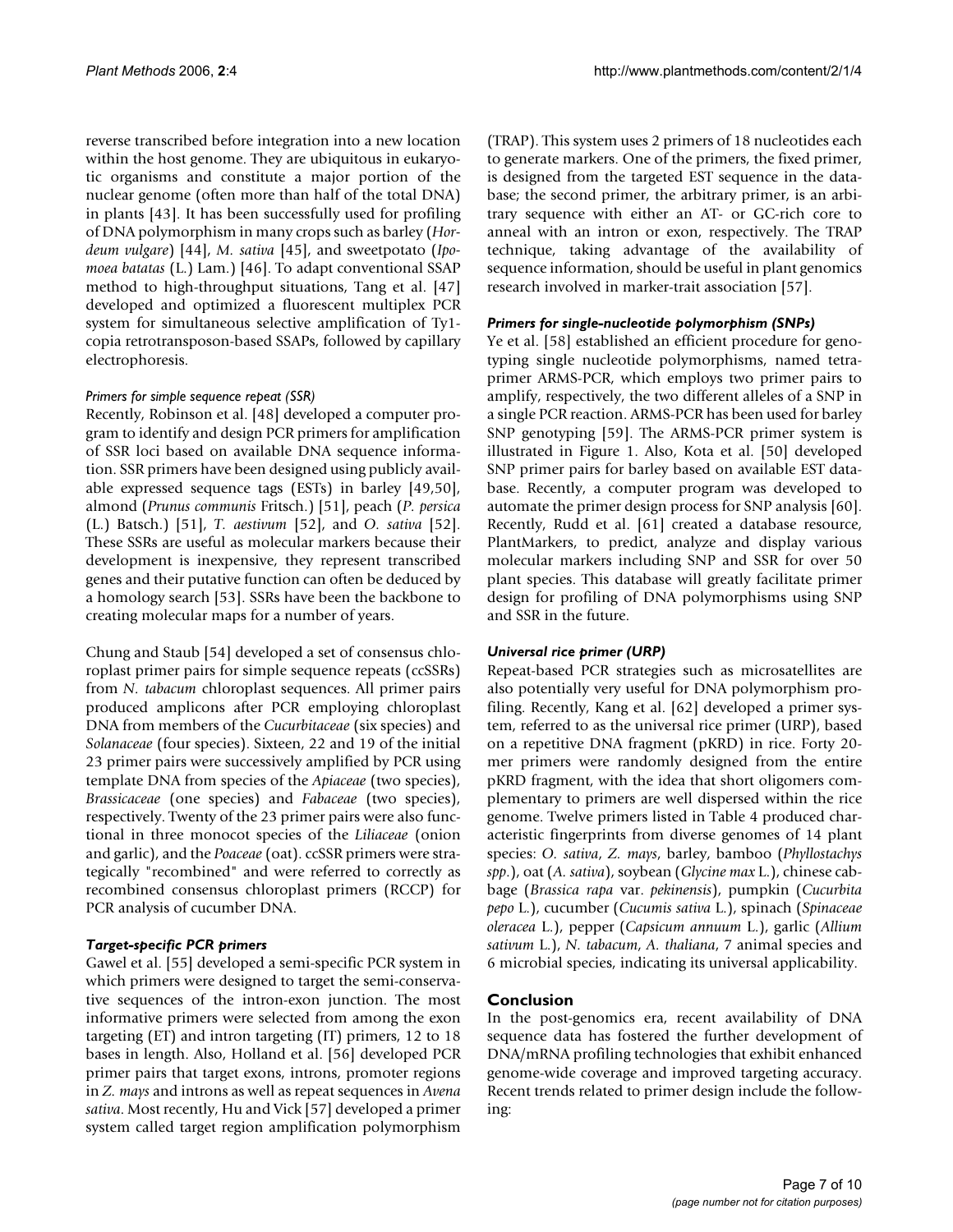1) Optimization of primer structure or probe properties for increased specificity of primer (or probe) hybridization to the target sequence in PCR reactions (or microarray analysis).

2) Increased genome-wide coverage with minimum primer numbers and reduced sampling redundancy.

3) Novel primer design for amplification of microarray probes specific to gene-splice variants for more accurate mRNA profiling.

Recent innovations have led to more cost-effective and successful profiling studies and greater ease in subsequent purification of gene fragments. This review is intended not only to help scientists to update their knowledge of primer design for DNA polymorphism and mRNA profiling in higher plants, but also to increase their interests in making technical improvements using plant genomics and bioinformatics approach.

# **Competing interests**

The author(s) declare that they have no competing interests.

### **Authors' contributions**

XY carried out the design of the modified primers for differential display, and drafted the manuscript. BS and LW conceived of the study, and participated in its design and coordination. All authors read and approved the final manuscript.

#### **Acknowledgements**

The authors would like to thank Roselee Harmon for assistance with laboratory analyses performed to obtain data related to primer utilization and specificity.

# **References**

- 1. Liang P: **[A decade of differential display.](http://www.ncbi.nlm.nih.gov/entrez/query.fcgi?cmd=Retrieve&db=PubMed&dopt=Abstract&list_uids=12188186)** *Biotechniques* 2002, **33(2):**338-44, 346.
- Liang P, Pardee AB: [Differential display of eukaryotic messen](http://www.ncbi.nlm.nih.gov/entrez/query.fcgi?cmd=Retrieve&db=PubMed&dopt=Abstract&list_uids=1354393)**[ger RNA by means of the polymerase chain reaction.](http://www.ncbi.nlm.nih.gov/entrez/query.fcgi?cmd=Retrieve&db=PubMed&dopt=Abstract&list_uids=1354393)** *Science* 1992, **257(5072):**967-971.
- 3. Bachem CWB, Oomen R, Visser RGF: **Transcript imaging with cDNA-AFLP: A step-by-step protocol.** *Plant Molecular Biology Reporter* 1998, **16(2):**157-173.
- 4. Volkmuth W, Turk S, Shapiro A, Fang Y, Kiegle E, van Haaren M, Donson J: **Technical advances: genome-wide cDNA-AFLP analy-<br>sis of the Arabidopsis transcriptome. Omics 2003,** [sis of the Arabidopsis transcriptome.](http://www.ncbi.nlm.nih.gov/entrez/query.fcgi?cmd=Retrieve&db=PubMed&dopt=Abstract&list_uids=14506844) **7(2):**143-159.
- 5. Wang JP, Bughrara SS: **[Detection of an Efficient Restriction](http://www.ncbi.nlm.nih.gov/entrez/query.fcgi?cmd=Retrieve&db=PubMed&dopt=Abstract&list_uids=15767698) Enzyme Combination for cDNA-AFLP Analysis in Festuca [mairei and Evaluation of the Identity of Transcript-Derived](http://www.ncbi.nlm.nih.gov/entrez/query.fcgi?cmd=Retrieve&db=PubMed&dopt=Abstract&list_uids=15767698) [Fragments.](http://www.ncbi.nlm.nih.gov/entrez/query.fcgi?cmd=Retrieve&db=PubMed&dopt=Abstract&list_uids=15767698)** *Mol Biotechnol* 2005, **29(3):**211-220.
- 6. Kuhn E: **From library screening to microarray technology: Strategies to determine gene expression profiles and to identify differentially regulated genes in plants.** *Annals of Botany* 2001, **87(2):**139-155.
- Kwok S, Kellogg DE, McKinney N, Spasic D, Goda L, Levenson C, Sninsky JJ: **[Effects of primer-template mismatches on the](http://www.ncbi.nlm.nih.gov/entrez/query.fcgi?cmd=Retrieve&db=PubMed&dopt=Abstract&list_uids=2179874) [polymerase chain reaction: human immunodeficiency virus](http://www.ncbi.nlm.nih.gov/entrez/query.fcgi?cmd=Retrieve&db=PubMed&dopt=Abstract&list_uids=2179874) [type 1 model studies.](http://www.ncbi.nlm.nih.gov/entrez/query.fcgi?cmd=Retrieve&db=PubMed&dopt=Abstract&list_uids=2179874)** *Nucleic Acids Res* 1990, **18(4):**999-1005.
- 8. Khabar KSA, Dhalla M, Bakheet T, Sy C, al-Haj L: **[An integrated](http://www.ncbi.nlm.nih.gov/entrez/query.fcgi?cmd=Retrieve&db=PubMed&dopt=Abstract&list_uids=12045152) computational and laboratory approach for selective ampli[fication of mRNAs containing the adenylate uridylate-rich](http://www.ncbi.nlm.nih.gov/entrez/query.fcgi?cmd=Retrieve&db=PubMed&dopt=Abstract&list_uids=12045152) [element consensus sequence.](http://www.ncbi.nlm.nih.gov/entrez/query.fcgi?cmd=Retrieve&db=PubMed&dopt=Abstract&list_uids=12045152)** *Genome Res* 2002, **12(6):**985-995.
- 9. [\[http://www.ncbi.nlm.nih.gov/](http://www.ncbi.nlm.nih.gov/)]. National Center for Biotechnology Information
- 10. Sharrocks AD: **The design of primers for PCR.** In *PCR technology: current innovations* Edited by: Griffin HG, Griffin AM. London, CRC Press; 1994:5-11.
- Jorgensen M, Bevort M, Kledal TS, Hansen BV, Dalgaard M, Leffers H: **[Differential display competitive polymerase chain reaction:](http://www.ncbi.nlm.nih.gov/entrez/query.fcgi?cmd=Retrieve&db=PubMed&dopt=Abstract&list_uids=10197428) [an optimal tool for assaying gene expression.](http://www.ncbi.nlm.nih.gov/entrez/query.fcgi?cmd=Retrieve&db=PubMed&dopt=Abstract&list_uids=10197428)** *Electrophoresis* 1999, **20(2):**230-240.
- 12. Crawford DR, Kochheiser JC, Schools GP, Salmon SL, Davies KJ: **[Dif](http://www.ncbi.nlm.nih.gov/entrez/query.fcgi?cmd=Retrieve&db=PubMed&dopt=Abstract&list_uids=12064572)**[ferential display: a critical analysis.](http://www.ncbi.nlm.nih.gov/entrez/query.fcgi?cmd=Retrieve&db=PubMed&dopt=Abstract&list_uids=12064572) **10(3):**101-107.
- 13. Hwang IT, Kim YJ, Kim SH, Kwak CI, Gu YY, Chun JY: **[Annealing](http://www.ncbi.nlm.nih.gov/entrez/query.fcgi?cmd=Retrieve&db=PubMed&dopt=Abstract&list_uids=14682052) [control primer system for improving specificity of PCR](http://www.ncbi.nlm.nih.gov/entrez/query.fcgi?cmd=Retrieve&db=PubMed&dopt=Abstract&list_uids=14682052) [amplification.](http://www.ncbi.nlm.nih.gov/entrez/query.fcgi?cmd=Retrieve&db=PubMed&dopt=Abstract&list_uids=14682052)** *Biotechniques* 2003, **35(6):**1180-1184.
- 14. Kim YJ, Kwak CI, Gu YY, Hwang IT, Chun JY: **[Annealing control](http://www.ncbi.nlm.nih.gov/entrez/query.fcgi?cmd=Retrieve&db=PubMed&dopt=Abstract&list_uids=15038158) [primer system for identification of differentially expressed](http://www.ncbi.nlm.nih.gov/entrez/query.fcgi?cmd=Retrieve&db=PubMed&dopt=Abstract&list_uids=15038158) [genes on agarose gels.](http://www.ncbi.nlm.nih.gov/entrez/query.fcgi?cmd=Retrieve&db=PubMed&dopt=Abstract&list_uids=15038158)** *Biotechniques* 2004, **36(3):**424-6, 428, 430.
- 15. Yang XH: **Development of new technology for isolation of key bioherbicidal genes in sorghum root hairs.** PhD thesis. Cornell University, Department of Horticulture; 2003.
- 16. Liang P: **[Factors ensuring successful use of differential display.](http://www.ncbi.nlm.nih.gov/entrez/query.fcgi?cmd=Retrieve&db=PubMed&dopt=Abstract&list_uids=10049643)** *Methods* 1998, **16(4):**361-364.
- 17. Cho YJ, Prezioso VR, Liang P: **Systematic analysis of intrinsic fac-**<br> **tors** affecting differential display. Biotechniques 2002. [tors affecting differential display.](http://www.ncbi.nlm.nih.gov/entrez/query.fcgi?cmd=Retrieve&db=PubMed&dopt=Abstract&list_uids=11962597) **32(4):**762-4, 766.
- 18. Gautier C: **[Compositional bias in DNA.](http://www.ncbi.nlm.nih.gov/entrez/query.fcgi?cmd=Retrieve&db=PubMed&dopt=Abstract&list_uids=11088017)** *Current Opinion in Genetics & Development* 2000, **10(6):**656-661.
- 19. Som A, Sahoo S, Chakrabarti J: **[Coding DNA sequences: statisti](http://www.ncbi.nlm.nih.gov/entrez/query.fcgi?cmd=Retrieve&db=PubMed&dopt=Abstract&list_uids=12604135)[cal distributions.](http://www.ncbi.nlm.nih.gov/entrez/query.fcgi?cmd=Retrieve&db=PubMed&dopt=Abstract&list_uids=12604135)** *Mathematical Biosciences* 2003, **183(1):**49-61.
- 20. McClelland M, Welsh J: **[RNA fingerprinting by arbitrarily](http://www.ncbi.nlm.nih.gov/entrez/query.fcgi?cmd=Retrieve&db=PubMed&dopt=Abstract&list_uids=9018328) [primed PCR.](http://www.ncbi.nlm.nih.gov/entrez/query.fcgi?cmd=Retrieve&db=PubMed&dopt=Abstract&list_uids=9018328)** *PCR Methods Appl* 1994, **4(1):**S66-81.
- 21. Kivioja T, Arvas M, Saloheimo M, Penttila M, Ukkonen E: **Optimization of cDNA-AFLP experiments using genomic sequence data.** *Bioinformatics* 2005.
- 22. Bachem CW, van der Hoeven RS, de Bruijn SM, Vreugdenhil D, Zabeau M, Visser RG: **[Visualization of differential gene expres](http://www.ncbi.nlm.nih.gov/entrez/query.fcgi?cmd=Retrieve&db=PubMed&dopt=Abstract&list_uids=8653120)sion using a novel method of RNA fingerprinting based on [AFLP: analysis of gene expression during potato tuber devel](http://www.ncbi.nlm.nih.gov/entrez/query.fcgi?cmd=Retrieve&db=PubMed&dopt=Abstract&list_uids=8653120)[opment.](http://www.ncbi.nlm.nih.gov/entrez/query.fcgi?cmd=Retrieve&db=PubMed&dopt=Abstract&list_uids=8653120)** *Plant J* 1996, **9(5):**745-753.
- 23. Rombauts S, Van De Peer Y, Rouze P: **[AFLPinSilico, simulating](http://www.ncbi.nlm.nih.gov/entrez/query.fcgi?cmd=Retrieve&db=PubMed&dopt=Abstract&list_uids=12691992) [AFLP fingerprints.](http://www.ncbi.nlm.nih.gov/entrez/query.fcgi?cmd=Retrieve&db=PubMed&dopt=Abstract&list_uids=12691992)** *Bioinformatics* 2003, **19(6):**776-777.
- 24. Qin L, Prins P, Jones JT, Popeijus H, Smant G, Bakker J, Helder J: **GenEST, a powerful bidirectional link between cDNA [sequence data and gene expression profiles generated by](http://www.ncbi.nlm.nih.gov/entrez/query.fcgi?cmd=Retrieve&db=PubMed&dopt=Abstract&list_uids=11266565) [cDNA-AFLP.](http://www.ncbi.nlm.nih.gov/entrez/query.fcgi?cmd=Retrieve&db=PubMed&dopt=Abstract&list_uids=11266565)** *Nucleic Acids Res* 2001, **29(7):**1616-1622.
- 25. The Arabidopsis Genome Initiative: **[Analysis of the genome](http://www.ncbi.nlm.nih.gov/entrez/query.fcgi?cmd=Retrieve&db=PubMed&dopt=Abstract&list_uids=11130711) [sequence of the flowering plant Arabidopsis thaliana.](http://www.ncbi.nlm.nih.gov/entrez/query.fcgi?cmd=Retrieve&db=PubMed&dopt=Abstract&list_uids=11130711)** *Nature* 2000, **408(6814):**796-815.
- 26. Goff SA, Ricke D, Lan TH, Presting G, Wang R, Dunn M, Glazebrook J, Sessions A, Oeller P, Varma H, Hadley D, Hutchison D, Martin C, Katagiri F, Lange BM, Moughamer T, Xia Y, Budworth P, Zhong J, Miguel T, Paszkowski U, Zhang S, Colbert M, Sun WL, Chen L, Cooper B, Park S, Wood TC, Mao L, Quail P, Wing R, Dean R, Yu Y, Zharkikh A, Shen R, Sahasrabudhe S, Thomas A, Cannings R, Gutin A, Pruss D, Reid J, Tavtigian S, Mitchell J, Eldredge G, Scholl T, Miller RM, Bhatnagar S, Adey N, Rubano T, Tusneem N, Robinson R, Feldhaus J, Macalma T, Oliphant A, Briggs S: **[A draft sequence of the rice](http://www.ncbi.nlm.nih.gov/entrez/query.fcgi?cmd=Retrieve&db=PubMed&dopt=Abstract&list_uids=11935018) [genome \(Oryza sativa L. ssp. japonica\).](http://www.ncbi.nlm.nih.gov/entrez/query.fcgi?cmd=Retrieve&db=PubMed&dopt=Abstract&list_uids=11935018)** *Science* 2002, **296(5565):**92-100.
- 27. Yu J, Hu S, Wang J, Wong GK, Li S, Liu B, Deng Y, Dai L, Zhou Y, Zhang X, Cao M, Liu J, Sun J, Tang J, Chen Y, Huang X, Lin W, Ye C, Tong W, Cong L, Geng J, Han Y, Li L, Li W, Hu G, Li J, Liu Z, Qi Q, Li T, Wang X, Lu H, Wu T, Zhu M, Ni P, Han H, Dong W, Ren X, Feng X, Cui P, Li X, Wang H, Xu X, Zhai W, Xu Z, Zhang J, He S, Xu J, Zhang K, Zheng X, Dong J, Zeng W, Tao L, Ye J, Tan J, Chen X, He J, Liu D, Tian W, Tian C, Xia H, Bao Q, Li G, Gao H, Cao T, Zhao W, Li P, Chen W, Zhang Y, Hu J, Liu S, Yang J, Zhang G, Xiong Y, Li Z, Mao L, Zhou C, Zhu Z, Chen R, Hao B, Zheng W, Chen S, Guo W, Tao M, Zhu L, Yuan L, Yang H: **[A draft sequence of the rice](http://www.ncbi.nlm.nih.gov/entrez/query.fcgi?cmd=Retrieve&db=PubMed&dopt=Abstract&list_uids=11935017) [genome \(Oryza sativa L. ssp. indica\).](http://www.ncbi.nlm.nih.gov/entrez/query.fcgi?cmd=Retrieve&db=PubMed&dopt=Abstract&list_uids=11935017)** *Science* 2002, **296(5565):**79-92.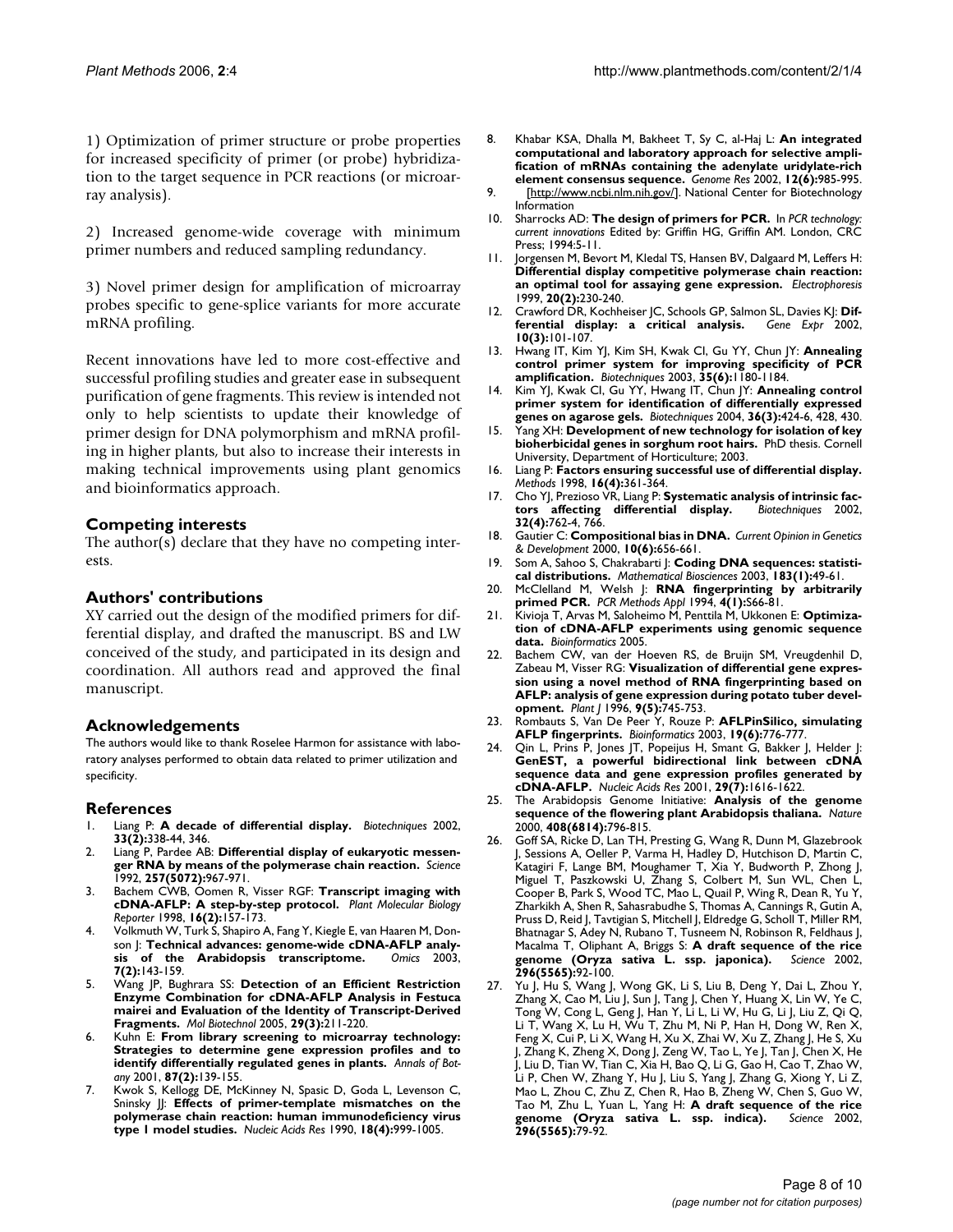- 28. International Rice Genome Sequencing Project: **[The map-based](http://www.ncbi.nlm.nih.gov/entrez/query.fcgi?cmd=Retrieve&db=PubMed&dopt=Abstract&list_uids=16100779) [sequence of the rice genome.](http://www.ncbi.nlm.nih.gov/entrez/query.fcgi?cmd=Retrieve&db=PubMed&dopt=Abstract&list_uids=16100779)** *Nature* 2005, **436(7052):**793-800.
- 29. Brunner AM, Busov VB, Strauss SH: **[Poplar genome sequence:](http://www.ncbi.nlm.nih.gov/entrez/query.fcgi?cmd=Retrieve&db=PubMed&dopt=Abstract&list_uids=14729219) [functional genomics in an ecologically dominant plant spe](http://www.ncbi.nlm.nih.gov/entrez/query.fcgi?cmd=Retrieve&db=PubMed&dopt=Abstract&list_uids=14729219)[cies.](http://www.ncbi.nlm.nih.gov/entrez/query.fcgi?cmd=Retrieve&db=PubMed&dopt=Abstract&list_uids=14729219)** *Trends Plant Sci* 2004, **9(1):**49-56.
- 30. Kuo WP, Jenssen TK, Butte AJ, Ohno-Machado L, Kohane IS: **[Anal](http://www.ncbi.nlm.nih.gov/entrez/query.fcgi?cmd=Retrieve&db=PubMed&dopt=Abstract&list_uids=11934739)[ysis of matched mRNA measurements from two different](http://www.ncbi.nlm.nih.gov/entrez/query.fcgi?cmd=Retrieve&db=PubMed&dopt=Abstract&list_uids=11934739) [microarray technologies.](http://www.ncbi.nlm.nih.gov/entrez/query.fcgi?cmd=Retrieve&db=PubMed&dopt=Abstract&list_uids=11934739)** *Bioinformatics* 2002, **18(3):**405-412.
- 31. Kothapalli R, Yoder SJ, Mane S, Loughran TPJ: **[Microarray results:](http://www.ncbi.nlm.nih.gov/entrez/query.fcgi?cmd=Retrieve&db=PubMed&dopt=Abstract&list_uids=12194703) [how accurate are they?](http://www.ncbi.nlm.nih.gov/entrez/query.fcgi?cmd=Retrieve&db=PubMed&dopt=Abstract&list_uids=12194703)** *BMC Bioinformatics* 2002, **3(1):**22.
- 32. Tan PK, Downey TJ, Spitznagel ELJ, Xu P, Fu D, Dimitrov DS, Lempicki RA, Raaka BM, Cam MC: **[Evaluation of gene expression](http://www.ncbi.nlm.nih.gov/entrez/query.fcgi?cmd=Retrieve&db=PubMed&dopt=Abstract&list_uids=14500831) [measurements from commercial microarray platforms.](http://www.ncbi.nlm.nih.gov/entrez/query.fcgi?cmd=Retrieve&db=PubMed&dopt=Abstract&list_uids=14500831)** *Nucleic Acids Res* 2003, **31(19):**5676-5684.
- 33. Mah N, Thelin A, Lu T, Nikolaus S, Kuhbacher T, Gurbuz Y, Eickhoff H, Kloppel G, Lehrach H, Mellgard B, Costello CM, Schreiber S: **[A](http://www.ncbi.nlm.nih.gov/entrez/query.fcgi?cmd=Retrieve&db=PubMed&dopt=Abstract&list_uids=14645736) [comparison of oligonucleotide and cDNA-based microarray](http://www.ncbi.nlm.nih.gov/entrez/query.fcgi?cmd=Retrieve&db=PubMed&dopt=Abstract&list_uids=14645736) [systems.](http://www.ncbi.nlm.nih.gov/entrez/query.fcgi?cmd=Retrieve&db=PubMed&dopt=Abstract&list_uids=14645736)** *Physiol Genomics* 2004, **16(3):**361-370.
- 34. Marshall E: **[Getting the noise out of gene arrays.](http://www.ncbi.nlm.nih.gov/entrez/query.fcgi?cmd=Retrieve&db=PubMed&dopt=Abstract&list_uids=15499004)** *Science* 2004, **306(5696):**630-631.
- 35. Fehlbaum P, Guihal C, Bracco L, Cochet O: **[A microarray config](http://www.ncbi.nlm.nih.gov/entrez/query.fcgi?cmd=Retrieve&db=PubMed&dopt=Abstract&list_uids=15760843)[uration to quantify expression levels and relative abundance](http://www.ncbi.nlm.nih.gov/entrez/query.fcgi?cmd=Retrieve&db=PubMed&dopt=Abstract&list_uids=15760843) [of splice variants.](http://www.ncbi.nlm.nih.gov/entrez/query.fcgi?cmd=Retrieve&db=PubMed&dopt=Abstract&list_uids=15760843)** *Nucleic Acids Res* 2005, **33(5):**e47.
- 36. Yauk CL, Berndt ML, Williams A, Douglas GR: **[Comprehensive](http://www.ncbi.nlm.nih.gov/entrez/query.fcgi?cmd=Retrieve&db=PubMed&dopt=Abstract&list_uids=15333675) [comparison of six microarray technologies.](http://www.ncbi.nlm.nih.gov/entrez/query.fcgi?cmd=Retrieve&db=PubMed&dopt=Abstract&list_uids=15333675)** *Nucleic Acids Res* 2004, **32(15):**e124.
- 37. Chou CC, Chen CH, Lee TT, Peck K: **[Optimization of probe](http://www.ncbi.nlm.nih.gov/entrez/query.fcgi?cmd=Retrieve&db=PubMed&dopt=Abstract&list_uids=15243142) [length and the number of probes per gene for optimal](http://www.ncbi.nlm.nih.gov/entrez/query.fcgi?cmd=Retrieve&db=PubMed&dopt=Abstract&list_uids=15243142) [microarray analysis of gene expression.](http://www.ncbi.nlm.nih.gov/entrez/query.fcgi?cmd=Retrieve&db=PubMed&dopt=Abstract&list_uids=15243142)** *Nucleic Acids Res* 2004, **32(12):**e99.
- 38. Andersson A, Bernander R, Nilsson P: **[Dual-genome primer](http://www.ncbi.nlm.nih.gov/entrez/query.fcgi?cmd=Retrieve&db=PubMed&dopt=Abstract&list_uids=15333463) [design for construction of DNA microarrays.](http://www.ncbi.nlm.nih.gov/entrez/query.fcgi?cmd=Retrieve&db=PubMed&dopt=Abstract&list_uids=15333463)** *Bioinformatics* 2005, **21(3):**325-332.
- 39. Li G, Quiros CF: **Sequence-related amplified polymorphism (SRAP), a new marker system based on a simple PCR reaction: its application to mapping and gene tagging in Brassica.** *Theoretical and Applied Genetics* 2001, **103(2-3):**455-461.
- 40. Budak H, Shearman RC, Gaussoin RE, Dweikat I: **Application of** sequence-related amplified polymorphism markers for char-<br>acterization of turfgrass species. Hortscience 2004,  $of$  turfgrass species. **39(5):**955-958.
- 41. Ruiz JJ, Garcia-Martinez S, Pico B, Gao MQ, Quiros CF: **Genetic variability and relationship of closely related Spanish traditional cultivars of tomato as detected by SRAP and SSR markers.** *Journal of the American Society for Horticultural Science* 2005, **130(1):**88-94.
- 42. Ferriol M, Pico B, de Cordova PF, Nuez F: **Molecular diversity of a germplasm collection of squash (Cucurbita moschata) determined by SRAP and AFLP markers.** *Crop Science* 2003, **44(2):**653-664.
- 43. Kumar A, Hirochika H: **[Applications of retrotransposons as](http://www.ncbi.nlm.nih.gov/entrez/query.fcgi?cmd=Retrieve&db=PubMed&dopt=Abstract&list_uids=11239612) [genetic tools in plant biology.](http://www.ncbi.nlm.nih.gov/entrez/query.fcgi?cmd=Retrieve&db=PubMed&dopt=Abstract&list_uids=11239612)** *Trends Plant Sci* 2001, **6(3):**127-134.
- 44. Waugh R, McLean K, Flavell AJ, Pearce SR, Kumar A, Thomas BB, Powell W: **[Genetic distribution of Bare-1-like retrotransposa](http://www.ncbi.nlm.nih.gov/entrez/query.fcgi?cmd=Retrieve&db=PubMed&dopt=Abstract&list_uids=9079879)[ble elements in the barley genome revealed by sequence](http://www.ncbi.nlm.nih.gov/entrez/query.fcgi?cmd=Retrieve&db=PubMed&dopt=Abstract&list_uids=9079879)[specific amplification polymorphisms \(S-SAP\).](http://www.ncbi.nlm.nih.gov/entrez/query.fcgi?cmd=Retrieve&db=PubMed&dopt=Abstract&list_uids=9079879)** *Mol Gen Genet* 1997, **253(6):**687-694.
- 45. Porceddu A, Albertini E, Barcaccia G, Marconi G, Bertoli FB, Veronesi F: **[Development of S-SAP markers based on an LTR-like](http://www.ncbi.nlm.nih.gov/entrez/query.fcgi?cmd=Retrieve&db=PubMed&dopt=Abstract&list_uids=11919721) [sequence from Medicago sativa L.](http://www.ncbi.nlm.nih.gov/entrez/query.fcgi?cmd=Retrieve&db=PubMed&dopt=Abstract&list_uids=11919721)** *Mol Genet Genomics* 2002, **267(1):**107-114.
- 46. Berenyi M, Gichuki T, Schmidt J, Burg K: **[Ty1-copia retrotranspo](http://www.ncbi.nlm.nih.gov/entrez/query.fcgi?cmd=Retrieve&db=PubMed&dopt=Abstract&list_uids=12582911)[son-based S-SAP \(sequence-specific amplified polymor](http://www.ncbi.nlm.nih.gov/entrez/query.fcgi?cmd=Retrieve&db=PubMed&dopt=Abstract&list_uids=12582911)[phism\) for genetic analysis of sweetpotato.](http://www.ncbi.nlm.nih.gov/entrez/query.fcgi?cmd=Retrieve&db=PubMed&dopt=Abstract&list_uids=12582911)** *Theor Appl Genet* 2002, **105(6-7):**862-869.
- 47. Tang T, Huang J, Zhong Y, Shi S: **[High-throughput S-SAP by flu](http://www.ncbi.nlm.nih.gov/entrez/query.fcgi?cmd=Retrieve&db=PubMed&dopt=Abstract&list_uids=15464599)[orescent multiplex PCR and capillary electrophoresis in](http://www.ncbi.nlm.nih.gov/entrez/query.fcgi?cmd=Retrieve&db=PubMed&dopt=Abstract&list_uids=15464599) [plants.](http://www.ncbi.nlm.nih.gov/entrez/query.fcgi?cmd=Retrieve&db=PubMed&dopt=Abstract&list_uids=15464599)** *J Biotechnol* 2004, **114(1-2):**59-68.
- 48. Robinson AJ, Love CG, Batley J, Barker G, Edwards D: **[Simple](http://www.ncbi.nlm.nih.gov/entrez/query.fcgi?cmd=Retrieve&db=PubMed&dopt=Abstract&list_uids=14962913) [sequence repeat marker loci discovery using SSR primer.](http://www.ncbi.nlm.nih.gov/entrez/query.fcgi?cmd=Retrieve&db=PubMed&dopt=Abstract&list_uids=14962913)** *Bioinformatics* 2004, **20(9):**1475-1476.
- Thiel T, Michalek W, Varshney RK, Graner A: [Exploiting EST data](http://www.ncbi.nlm.nih.gov/entrez/query.fcgi?cmd=Retrieve&db=PubMed&dopt=Abstract&list_uids=12589540)**[bases for the development and characterization of gene](http://www.ncbi.nlm.nih.gov/entrez/query.fcgi?cmd=Retrieve&db=PubMed&dopt=Abstract&list_uids=12589540)[derived SSR-markers in barley \(Hordeum vulgare L.\).](http://www.ncbi.nlm.nih.gov/entrez/query.fcgi?cmd=Retrieve&db=PubMed&dopt=Abstract&list_uids=12589540)** *Theor Appl Genet* 2003, **106(3):**411-422.
- 50. Kota R, Varshney RK, Thiel T, Dehmer KJ, Graner A: **[Generation](http://www.ncbi.nlm.nih.gov/entrez/query.fcgi?cmd=Retrieve&db=PubMed&dopt=Abstract&list_uids=12152327) [and comparison of EST-derived SSRs and SNPs in barley](http://www.ncbi.nlm.nih.gov/entrez/query.fcgi?cmd=Retrieve&db=PubMed&dopt=Abstract&list_uids=12152327) [\(Hordeum vulgare L.\).](http://www.ncbi.nlm.nih.gov/entrez/query.fcgi?cmd=Retrieve&db=PubMed&dopt=Abstract&list_uids=12152327)** *Hereditas* 2001, **135(2-3):**145-151.
- 51. Xu Y, Ma RC, Xie H, Liu JT, Cao MQ: **[Development of SSR mark](http://www.ncbi.nlm.nih.gov/entrez/query.fcgi?cmd=Retrieve&db=PubMed&dopt=Abstract&list_uids=15644967)[ers for the phylogenetic analysis of almond trees from China](http://www.ncbi.nlm.nih.gov/entrez/query.fcgi?cmd=Retrieve&db=PubMed&dopt=Abstract&list_uids=15644967) [and the Mediterranean region.](http://www.ncbi.nlm.nih.gov/entrez/query.fcgi?cmd=Retrieve&db=PubMed&dopt=Abstract&list_uids=15644967)** *Genome* 2004, **47(6):**1091-1104.
- 52. Yu JK, La Rota M, Kantety RV, Sorrells ME: **[EST derived SSR](http://www.ncbi.nlm.nih.gov/entrez/query.fcgi?cmd=Retrieve&db=PubMed&dopt=Abstract&list_uids=15197579) [markers for comparative mapping in wheat and rice.](http://www.ncbi.nlm.nih.gov/entrez/query.fcgi?cmd=Retrieve&db=PubMed&dopt=Abstract&list_uids=15197579)** *Mol Genet Genomics* 2004, **271(6):**742-751.
- 53. Varshney RK, Graner A, Sorrells ME: **[Genic microsatellite mark](http://www.ncbi.nlm.nih.gov/entrez/query.fcgi?cmd=Retrieve&db=PubMed&dopt=Abstract&list_uids=15629858)[ers in plants: features and applications.](http://www.ncbi.nlm.nih.gov/entrez/query.fcgi?cmd=Retrieve&db=PubMed&dopt=Abstract&list_uids=15629858)** *Trends Biotechnol* 2005, **23(1):**48-55.
- 54. Chung SM, Staub JE: **[The development and evaluation of con](http://www.ncbi.nlm.nih.gov/entrez/query.fcgi?cmd=Retrieve&db=PubMed&dopt=Abstract&list_uids=12827249)[sensus chloroplast primer pairs that possess highly variable](http://www.ncbi.nlm.nih.gov/entrez/query.fcgi?cmd=Retrieve&db=PubMed&dopt=Abstract&list_uids=12827249) [sequence regions in a diverse array of plant taxa.](http://www.ncbi.nlm.nih.gov/entrez/query.fcgi?cmd=Retrieve&db=PubMed&dopt=Abstract&list_uids=12827249)** *Theor Appl Genet* 2003, **107(4):**757-767.
- 55. Gawel M, Wisniewska I, Rafalski A: **[Semi-specific PCR for the](http://www.ncbi.nlm.nih.gov/entrez/query.fcgi?cmd=Retrieve&db=PubMed&dopt=Abstract&list_uids=12378263) [evaluation of diversity among cultivars of wheat and triti](http://www.ncbi.nlm.nih.gov/entrez/query.fcgi?cmd=Retrieve&db=PubMed&dopt=Abstract&list_uids=12378263)[cale.](http://www.ncbi.nlm.nih.gov/entrez/query.fcgi?cmd=Retrieve&db=PubMed&dopt=Abstract&list_uids=12378263)** *Cellular & Molecular Biology Letters* 2002, **7(2A):**577-582.
- 56. Holland JB, Helland SJ, Sharopova N, Rhyne DC: **[Polymorphism of](http://www.ncbi.nlm.nih.gov/entrez/query.fcgi?cmd=Retrieve&db=PubMed&dopt=Abstract&list_uids=11768210) PCR-based markers targeting exons, introns, promoter [regions, and SSRs in maize and introns and repeat sequences](http://www.ncbi.nlm.nih.gov/entrez/query.fcgi?cmd=Retrieve&db=PubMed&dopt=Abstract&list_uids=11768210) [in oat.](http://www.ncbi.nlm.nih.gov/entrez/query.fcgi?cmd=Retrieve&db=PubMed&dopt=Abstract&list_uids=11768210)** *Genome* 2001, **44(6):**1065-1076.
- 57. Hu JG, Vick BA: **Target region amplification polymorphism: A novel marker technique for plant genotyping.** *Plant Molecular Biology Reporter* 2003, **21(3):**289-294.
- 58. Ye S, Dhillon S, Ke X, Collins AR, Day IN: **[An efficient procedure](http://www.ncbi.nlm.nih.gov/entrez/query.fcgi?cmd=Retrieve&db=PubMed&dopt=Abstract&list_uids=11522844) [for genotyping single nucleotide polymorphisms.](http://www.ncbi.nlm.nih.gov/entrez/query.fcgi?cmd=Retrieve&db=PubMed&dopt=Abstract&list_uids=11522844)** *Nucleic Acids Res* 2001, **29(17):**E88-8.
- 59. Chiapparino E, Lee D, Donini P: **[Genotyping single nucleotide](http://www.ncbi.nlm.nih.gov/entrez/query.fcgi?cmd=Retrieve&db=PubMed&dopt=Abstract&list_uids=15060595) [polymorphisms in barley by tetra-primer ARMS-PCR.](http://www.ncbi.nlm.nih.gov/entrez/query.fcgi?cmd=Retrieve&db=PubMed&dopt=Abstract&list_uids=15060595)** *Genome* 2004, **47(2):**414-420.
- 60. Kaderali L, Deshpande A, Nolan JP, White PS: **[Primer-design for](http://www.ncbi.nlm.nih.gov/entrez/query.fcgi?cmd=Retrieve&db=PubMed&dopt=Abstract&list_uids=12626722) [multiplexed genotyping.](http://www.ncbi.nlm.nih.gov/entrez/query.fcgi?cmd=Retrieve&db=PubMed&dopt=Abstract&list_uids=12626722)** *Nucleic Acids Res* 2003, **31(6):**1796-1802.
- Rudd S, Schoof H, Mayer K: PlantMarkers--a database of pre**dicted molecular markers from plants.** *Nucleic Acids Res* 2005, **33 Database Issue:**D628-32.
- 62. Kang HW, Park DS, Go SJ, Eun MY: **[Fingerprinting of diverse](http://www.ncbi.nlm.nih.gov/entrez/query.fcgi?cmd=Retrieve&db=PubMed&dopt=Abstract&list_uids=12018851) [genomes using PCR with universal rice primers generated](http://www.ncbi.nlm.nih.gov/entrez/query.fcgi?cmd=Retrieve&db=PubMed&dopt=Abstract&list_uids=12018851) [from repetitive sequence of Korean weedy rice.](http://www.ncbi.nlm.nih.gov/entrez/query.fcgi?cmd=Retrieve&db=PubMed&dopt=Abstract&list_uids=12018851)** *Mol Cells* 2002, **13(2):**281-287.
- 63. Rozen S, Skaletsky H: **[Primer3 on the WWW for general users](http://www.ncbi.nlm.nih.gov/entrez/query.fcgi?cmd=Retrieve&db=PubMed&dopt=Abstract&list_uids=10547847) [and for biologist programmers.](http://www.ncbi.nlm.nih.gov/entrez/query.fcgi?cmd=Retrieve&db=PubMed&dopt=Abstract&list_uids=10547847)** *Methods Mol Biol* 2000, **132:**365-386.
- 64. Giegerich R, Meyer F, Schleiermacher C: **[GeneFisher--software](http://www.ncbi.nlm.nih.gov/entrez/query.fcgi?cmd=Retrieve&db=PubMed&dopt=Abstract&list_uids=8877506) [support for the detection of postulated genes.](http://www.ncbi.nlm.nih.gov/entrez/query.fcgi?cmd=Retrieve&db=PubMed&dopt=Abstract&list_uids=8877506)** *Proc Int Conf Intell Syst Mol Biol* 1996, **4:**68-77.
- 65. **[\[http://www.changbioscience.com/](http://www.changbioscience.com/)]**. Chang Bioscience
- 66. Li P, Kupfer KC, Davies CJ, Burbee D, Evans GA, Garner HR: **[PRIMO: A primer design program that applies base quality](http://www.ncbi.nlm.nih.gov/entrez/query.fcgi?cmd=Retrieve&db=PubMed&dopt=Abstract&list_uids=9073516) [statistics for automated large-scale DNA sequencing.](http://www.ncbi.nlm.nih.gov/entrez/query.fcgi?cmd=Retrieve&db=PubMed&dopt=Abstract&list_uids=9073516)** *Genomics* 1997, **40(3):**476-485.
- 67. Kalendar R: **FastPCR Ppd, DNA and protein tools, repeats and** own database searches program. [center.helsinki.fi/bi/Programs/fastpcr.htm](http://www.biocenter.helsinki.fi/bi/Programs/fastpcr.htm)].
- 68. Gadberry MD, Malcomber ST, Doust AN, Kellogg EA: **[Primaclade-](http://www.ncbi.nlm.nih.gov/entrez/query.fcgi?cmd=Retrieve&db=PubMed&dopt=Abstract&list_uids=15539448) [-a flexible tool to find conserved PCR primers across multi](http://www.ncbi.nlm.nih.gov/entrez/query.fcgi?cmd=Retrieve&db=PubMed&dopt=Abstract&list_uids=15539448)[ple species.](http://www.ncbi.nlm.nih.gov/entrez/query.fcgi?cmd=Retrieve&db=PubMed&dopt=Abstract&list_uids=15539448)** *Bioinformatics* 2005, **21(7):**1263-1264.
- 69. Rose TM, Schultz ER, Henikoff JG, Pietrokovski S, McCallum CM, Henikoff S: **[Consensus-degenerate hybrid oligonucleotide](http://www.ncbi.nlm.nih.gov/entrez/query.fcgi?cmd=Retrieve&db=PubMed&dopt=Abstract&list_uids=9512532) [primers for amplification of distantly related sequences.](http://www.ncbi.nlm.nih.gov/entrez/query.fcgi?cmd=Retrieve&db=PubMed&dopt=Abstract&list_uids=9512532)** *Nucleic Acids Res* 1998, **26(7):**1628-1635.
- 70. Fredslund J, Schauser L, Madsen LH, Sandal N, Stougaard J: **[PriFi:](http://www.ncbi.nlm.nih.gov/entrez/query.fcgi?cmd=Retrieve&db=PubMed&dopt=Abstract&list_uids=15980525) [using a multiple alignment of related sequences to find prim](http://www.ncbi.nlm.nih.gov/entrez/query.fcgi?cmd=Retrieve&db=PubMed&dopt=Abstract&list_uids=15980525)[ers for amplification of homologs.](http://www.ncbi.nlm.nih.gov/entrez/query.fcgi?cmd=Retrieve&db=PubMed&dopt=Abstract&list_uids=15980525)** *Nucleic Acids Res* 2005, **33(Web Server issue):**W516-20.
- 71. Ke X, Collins A, Ye S: **[PIRA PCR designer for restriction analy](http://www.ncbi.nlm.nih.gov/entrez/query.fcgi?cmd=Retrieve&db=PubMed&dopt=Abstract&list_uids=11590100)[sis of single nucleotide polymorphisms.](http://www.ncbi.nlm.nih.gov/entrez/query.fcgi?cmd=Retrieve&db=PubMed&dopt=Abstract&list_uids=11590100)** *Bioinformatics* 2001, **17(9):**838-839.
- 72. van Baren MJ, Heutink P: **[The PCR suite.](http://www.ncbi.nlm.nih.gov/entrez/query.fcgi?cmd=Retrieve&db=PubMed&dopt=Abstract&list_uids=14751986)** *Bioinformatics* 2004, **20(4):**591-593.
- 73. **GreenExpess** [\[http://bioinfo.agri.gov.il/cgi-bin/green\\_page.pl\]](http://bioinfo.agri.gov.il/cgi-bin/green_page.pl)<br>74 Nielsen HB. Knudsen S: **Avoiding cross hybridization by c**
- Nielsen HB, Knudsen S: [Avoiding cross hybridization by choos](http://www.ncbi.nlm.nih.gov/entrez/query.fcgi?cmd=Retrieve&db=PubMed&dopt=Abstract&list_uids=11847081)**[ing nonredundant targets on cDNA arrays.](http://www.ncbi.nlm.nih.gov/entrez/query.fcgi?cmd=Retrieve&db=PubMed&dopt=Abstract&list_uids=11847081)** *Bioinformatics* 2002, **18(2):**321-322.